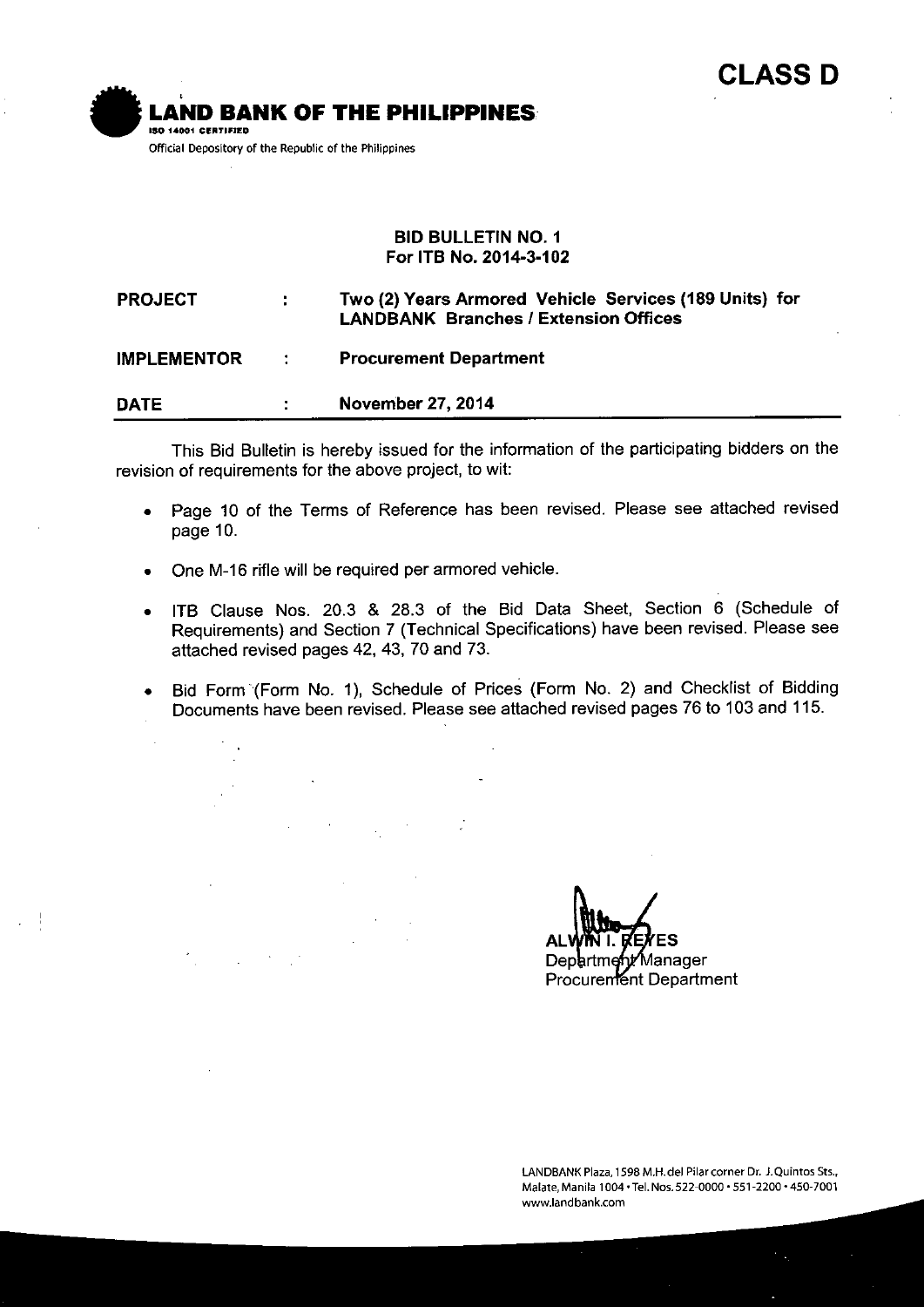and P1,200.00 for 4-wheeler and 6-wheeler, respectively. The minimum service fee shall be equivalent to four (4) hours of service.

- 9. All service fees specified herein are hereby agreed to be inclusive of VAT and subject to withholding tax as required by law.
- 10. The BANK shall pay for the toll fees and ferry fares of armored vehicle during official travel.
- 11. The SERVICE PROVIDER expressly agrees to pay the BANK a fine in the amount as specified below, for every armored vehicle breakdown (mechanical or electrical or aircon malfunction) during the term of the contract:

| 1 <sup>st</sup> Offense           | PhP 2,000.00 |
|-----------------------------------|--------------|
| 2 <sup>nd</sup> Offense           | PhP 4,000.00 |
| 3 <sup>rd</sup> Offense           | PhP 6,000.00 |
| 4 <sup>th</sup> Offense and above | PhP 8,000.00 |

#### **H.** DURATION

- 1. The Agreement shall be for a term of two (2) years.
- 2. The contract may be pre-terminated by the BANK with a 30-day written notice to the SERVICE PROVIDER of such termination on any of the following grounds:
	- *t'* a. Violation or non-compliance by the SERVICE PROVIDER with any of the terms and conditions of the contract.
	- b. Unsatisfactory performance of the duties and responsibilities of the Armored Vehicle Personnel, or commission of any act by the latter inimical to the interest of the BANK.
	- c. In case of misrepresentation on material facts and documents during the bidding and after the award of contract.
	- d. Occurrence of accumulated vehicle breakdowns (electrical and mechanical) and/or car air-conditioner malfunctions of more than ten percent (10%) of the total number of contracted armored vehicles computed per month during the term of the contract based on reports submitted by LBP Branches to the Physical Security Office.
	- e. In case of involvement of any employee of the SERVICE PROVIDER in robbery/hold-up of the serviced Branch. *fiV (r~*

Page 10 of 10

 $\kappa$ exized  $||2\omega||$ 14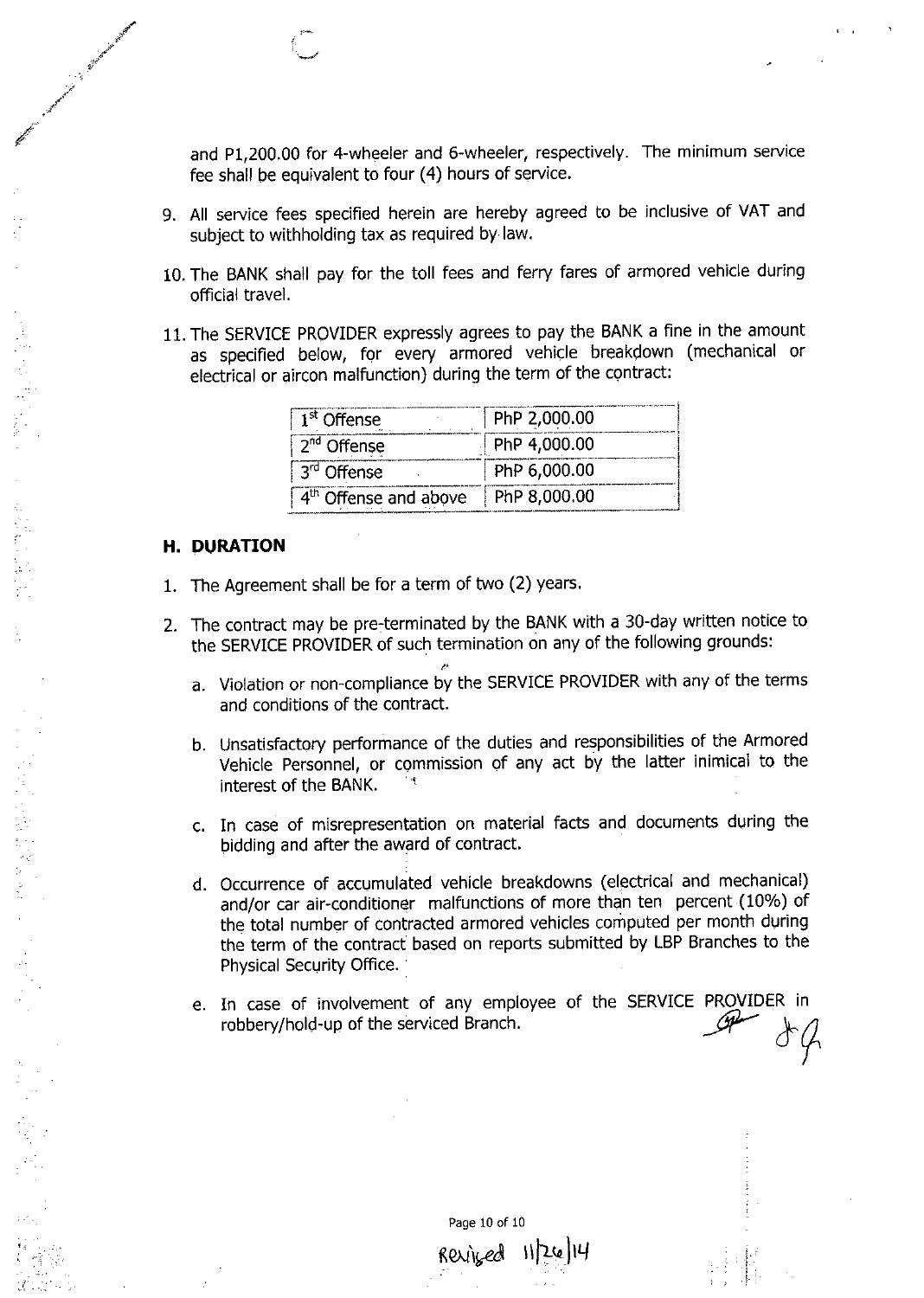|      | a Payment Acceptance Order (PAO) from LANDBANK<br>Procurement Department. The PAO shall then be presented to<br>any of the Tellers at the Cash Department (Ground Floor,<br>LANDBANK Plaza Building) together with the corresponding cash.<br>The Cash Department Teller shall issue a machine validated<br>Official Receipt (OR) evidencing payment of the bid security. The<br>original and/or certified true copy of the Official Receipt shall be<br>enclosed in Bid Envelope No. 1 (Eligibility and Technical<br>Proposal/Documents). The original official receipt shall be<br>returned by the BAC Secretariat to the bidder immediately after<br>the opening of bids.                                    |
|------|-----------------------------------------------------------------------------------------------------------------------------------------------------------------------------------------------------------------------------------------------------------------------------------------------------------------------------------------------------------------------------------------------------------------------------------------------------------------------------------------------------------------------------------------------------------------------------------------------------------------------------------------------------------------------------------------------------------------|
|      | 2. If bid security is in the form of cashier's/manager's check, the<br>check should be payable to LAND BANK OF THE PHILIPPINES.                                                                                                                                                                                                                                                                                                                                                                                                                                                                                                                                                                                 |
|      | 3. If in the form of bank draft/guarantee, the bidder may use the<br>standard format of the issuing Bank, provided the ITB No. and<br>Name of the Project are indicated.                                                                                                                                                                                                                                                                                                                                                                                                                                                                                                                                        |
|      | 4. If in the form of surety bond, it should be issued by a surety or<br>insurance company duly certified by the Insurance Commission to<br>issue such security through LandBank Insurance Brokerage, Inc.<br>(LIBI) with office at 14 <sup>th</sup> Floor, LIBI-Forex, LANDBANK Plaza<br>every Tuesday and Thursday (telephone number 710-7114) and<br>at the 12 <sup>th</sup> Floor, SSHG Law Center Bldg., 105 Paseo de Roxas,<br>Legaspi Village, Makati City with telephone numbers 812-4911<br>and 867-1064.                                                                                                                                                                                               |
|      | 5. If in the form of Bid Securing Declaration, the attached form (Form<br>No. 8) must be used.                                                                                                                                                                                                                                                                                                                                                                                                                                                                                                                                                                                                                  |
| 18.2 | The bid security shall be valid until 120 calendar days from date of<br>opening bids.                                                                                                                                                                                                                                                                                                                                                                                                                                                                                                                                                                                                                           |
| 20.3 | Each Bidder shall submit one (1) original copy and one (1)<br>photocopy of the first (Technical) and second (Financial)<br>components of its bid. The Financial components shall be<br>submitted in separate sealed envelopes for each lot.<br>Bidders who have previously submitted the Class "A"<br>Documents may secure a certification from LANDBANK<br>Procurement Department to the effect that it has previously<br>submitted the said documents. The said certification or a<br>Certificate of PhilGEPS Registration (Platinum Membership)<br>and its Annex A may be submitted and enclosed inside the<br>Technical Component/Envelope in lieu of the requirements<br>enumerated in ITB Clause 12.1(a). |
| 21   | The address for submission of bids is:<br><b>Procurement Department</b><br>Land Bank of the Philippines<br>25th Floor, LANDBANK Plaza Building<br>1598 M.H. Del Pilar corner Dr. J. Quintos Streets<br>1004 Malate, Manila                                                                                                                                                                                                                                                                                                                                                                                                                                                                                      |

 $\overline{1}$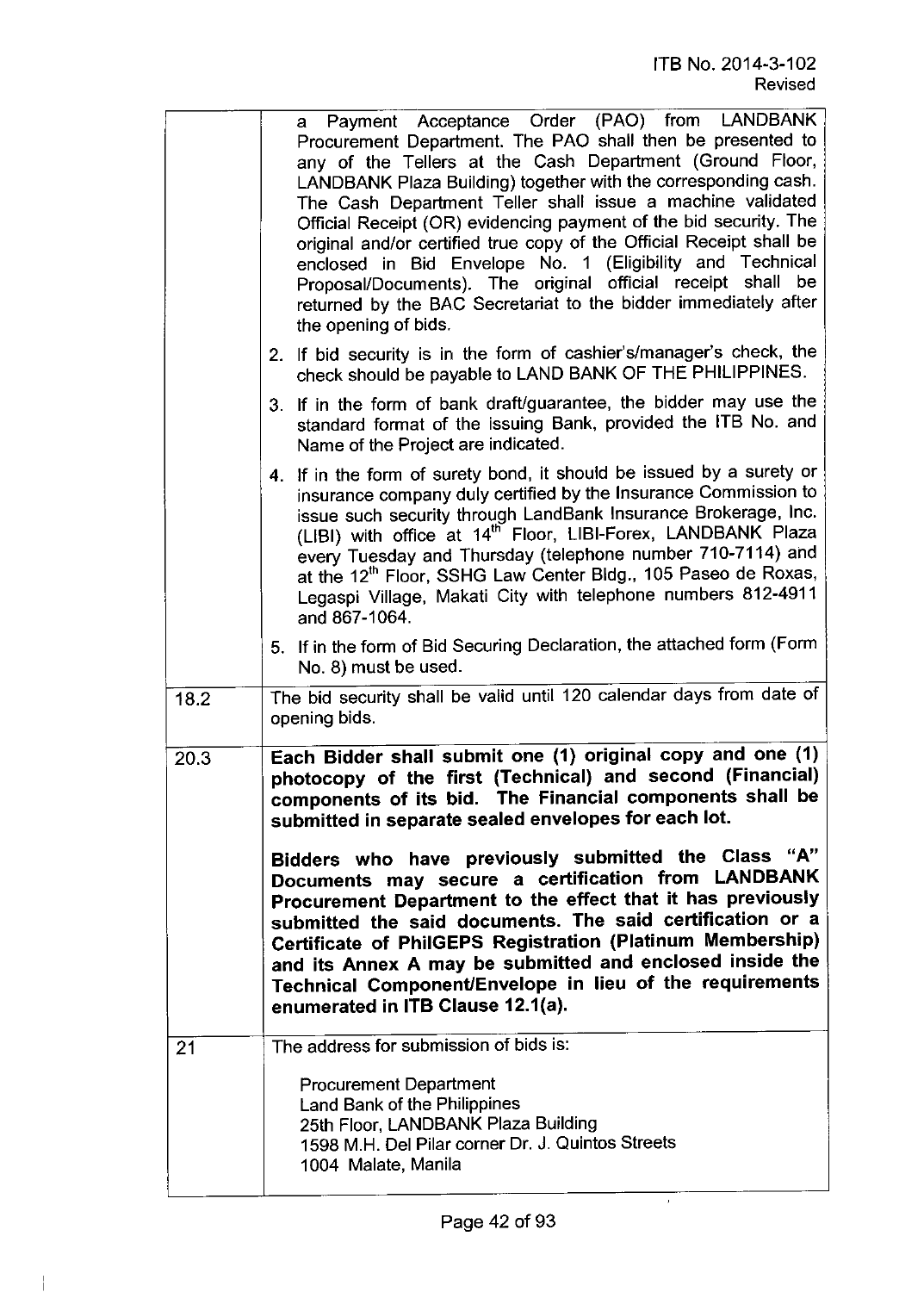$\ddot{\phi}$ 

|                              | The                                                                                                                                                                                                                                                                                                                                                                                                                                                          | deadline                         | for            | submission          | of                                                                                                                                                                                                                                                                                                                                               | <b>bids</b><br>is. | 11:00           | A.M.,                          |
|------------------------------|--------------------------------------------------------------------------------------------------------------------------------------------------------------------------------------------------------------------------------------------------------------------------------------------------------------------------------------------------------------------------------------------------------------------------------------------------------------|----------------------------------|----------------|---------------------|--------------------------------------------------------------------------------------------------------------------------------------------------------------------------------------------------------------------------------------------------------------------------------------------------------------------------------------------------|--------------------|-----------------|--------------------------------|
| 24.1<br>24.2<br>27.1<br>28.3 | The place of bid opening is:<br>25 <sup>th</sup> Floor Bidding Room<br><b>Procurement Department</b><br>Land Bank of the Philippines<br><b>LANDBANK Plaza Building</b><br>1598 M.H. Del Pilar corner Dr. J. Quintos Streets<br>1004 Malate, Manila<br>11:00<br>A.M.,<br>opening is<br>time<br>bid<br>The<br>date<br>and<br>of<br>No further instructions.<br>No further instructions.<br>All Goods are grouped in lots listed below. Evaluation and contract |                                  |                |                     |                                                                                                                                                                                                                                                                                                                                                  |                    |                 |                                |
|                              | award shall be undertaken on a per lot basis. Lots shall not be<br>divided further into sub-lots for the purpose of bidding, evaluation<br>and contract award.<br>Lot<br>TOTAL ABC<br>TYPE OF VEHICLE / NO. OF CREWS                                                                                                                                                                                                                                         |                                  |                |                     |                                                                                                                                                                                                                                                                                                                                                  |                    |                 |                                |
|                              | No.                                                                                                                                                                                                                                                                                                                                                                                                                                                          | Group                            |                | 4-wheeler 6-wheeler | 6-wheeler                                                                                                                                                                                                                                                                                                                                        | <b>Total</b>       |                 |                                |
|                              |                                                                                                                                                                                                                                                                                                                                                                                                                                                              |                                  | 3 crews        | 3 crews             | 4 crews                                                                                                                                                                                                                                                                                                                                          | Quantity           |                 |                                |
|                              | 1                                                                                                                                                                                                                                                                                                                                                                                                                                                            | <b>NCR</b><br>North              | 4              | 6                   | 18+2 Buffer                                                                                                                                                                                                                                                                                                                                      | 30                 | P101,136,000.00 |                                |
|                              | $\overline{2}$                                                                                                                                                                                                                                                                                                                                                                                                                                               | <b>NCR</b><br>South              |                | 3                   | 17+2 Buffer                                                                                                                                                                                                                                                                                                                                      | 22                 | 76,920,000.00   |                                |
|                              | 3                                                                                                                                                                                                                                                                                                                                                                                                                                                            | Region 4                         | 8              | 6                   | 3+2 Buffer                                                                                                                                                                                                                                                                                                                                       | 19                 | 56,856,000.00   |                                |
|                              | 4                                                                                                                                                                                                                                                                                                                                                                                                                                                            | Region 7                         | $\overline{2}$ |                     | 11+2 Buffer                                                                                                                                                                                                                                                                                                                                      | 15                 | 48,024,000.00   |                                |
|                              | 5                                                                                                                                                                                                                                                                                                                                                                                                                                                            | Region 11                        | 2              | 1                   | 9+2 Buffer                                                                                                                                                                                                                                                                                                                                       | 14                 | 43,440,000.00   |                                |
|                              | 6                                                                                                                                                                                                                                                                                                                                                                                                                                                            | Region 3                         | $\overline{5}$ |                     | 6+2 Buffer                                                                                                                                                                                                                                                                                                                                       | 13                 | 40,512,000.00   |                                |
|                              | 7                                                                                                                                                                                                                                                                                                                                                                                                                                                            | Region 1                         | 1              | 5                   | 4+2 Buffer                                                                                                                                                                                                                                                                                                                                       | 12                 |                 | 36,024,000.00                  |
|                              | 8                                                                                                                                                                                                                                                                                                                                                                                                                                                            | Region 12                        | 3              | 1                   | 6+2 Buffer                                                                                                                                                                                                                                                                                                                                       | 12                 |                 | 35,328,000.00                  |
|                              | 9                                                                                                                                                                                                                                                                                                                                                                                                                                                            | Region 10                        | 5              | 1                   | 3+2 Buffer                                                                                                                                                                                                                                                                                                                                       | 11<br>9            |                 | 31,464,000.00<br>28,440,000.00 |
|                              | 10                                                                                                                                                                                                                                                                                                                                                                                                                                                           | Region 6                         | 1              | 1                   | 5+2 Buffer<br>1+2 Buffer                                                                                                                                                                                                                                                                                                                         | 10                 |                 | 27,384,000.00                  |
|                              | 11                                                                                                                                                                                                                                                                                                                                                                                                                                                           | Region 9                         | 6              | 1                   | 5+2 Buffer                                                                                                                                                                                                                                                                                                                                       | 8                  |                 | 24,360,000.00                  |
|                              | 12<br>13                                                                                                                                                                                                                                                                                                                                                                                                                                                     | Region 2<br>Region 5             |                | 1<br>1              | 4+2 Buffer                                                                                                                                                                                                                                                                                                                                       | 7                  |                 | 22,704,000.00                  |
|                              | 14                                                                                                                                                                                                                                                                                                                                                                                                                                                           | Region 8                         | $\overline{2}$ |                     | 3+2 Buffer                                                                                                                                                                                                                                                                                                                                       | $\overline{7}$     |                 | 19,968,000.00                  |
|                              |                                                                                                                                                                                                                                                                                                                                                                                                                                                              | Official Receipt (OR).           |                |                     | Bidders can bid in all lots but shall only be eligible to win a<br>maximum of nine (9) lots. The corresponding payment for the<br>bidding documents of the lots wherein a particular bidder will be<br>declared disqualified for the contract because of the said limitation,<br>shall be returned and processed upon submission of the original |                    |                 |                                |
| 28.3(b)                      |                                                                                                                                                                                                                                                                                                                                                                                                                                                              | Bid modification is not allowed. |                |                     |                                                                                                                                                                                                                                                                                                                                                  |                    |                 |                                |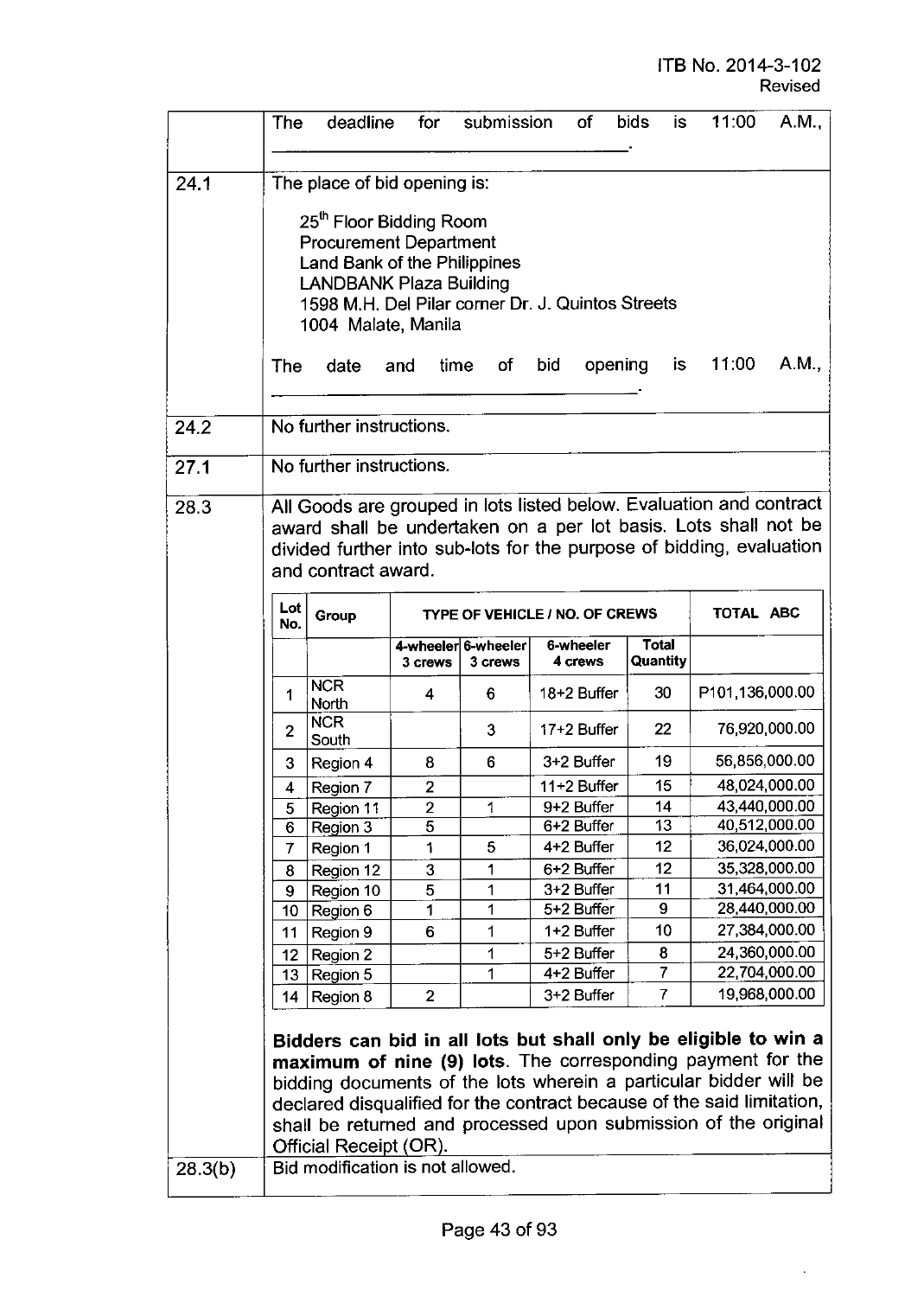# **Section VI. Schedule of Requirements**

The delivery schedule expressed as period stipulates hereafter a delivery date which is the date of delivery to the project sites.

| Lot<br>No.     | Group            |                      | Type of Vehicle / No. of Crews | Delivery period      |                          |                                                                                                                                                    |
|----------------|------------------|----------------------|--------------------------------|----------------------|--------------------------|----------------------------------------------------------------------------------------------------------------------------------------------------|
|                |                  | 4-wheeler<br>3 crews | 6-wheeler<br>3 crews           | 6-wheeler<br>4 crews | <b>Total</b><br>Quantity |                                                                                                                                                    |
| 1              | <b>NCR North</b> | 4                    | 6                              | 18+2 Buffer          | 30                       | <b>Armored Vehicle</b>                                                                                                                             |
| $\overline{2}$ | <b>NCR South</b> |                      | 3                              | 17+2 Buffer          | 22                       | Services shall be<br>rendered at various                                                                                                           |
| 3              | Region 4         | 8                    | 6                              | 3+2 Buffer           | 19                       | <b>LANDBANK</b>                                                                                                                                    |
| 4              | Region 7         | $\overline{2}$       |                                | 11+2 Buffer          | 15                       | installations per                                                                                                                                  |
| 5              | Region 11        | $\overline{2}$       | 1                              | 9+2 Buffer           | 14                       | attached Annex B for                                                                                                                               |
| 6              | Region 3         | $\overline{5}$       |                                | 6+2 Buffer           | 13                       | a period of two years<br>to commence 30                                                                                                            |
| $\overline{7}$ | Region 1         |                      | 5                              | 4+2 Buffer           | 12                       | calendar days after                                                                                                                                |
| 8              | Region 12        | 3                    | 1                              | 6+2 Buffer           | 12                       | receipt of Notice to                                                                                                                               |
| 9              | Region 10        | 5                    | 1                              | 3+2 Buffer           | 11                       | Proceed.                                                                                                                                           |
| 10             | Region 6         | 1                    | 1                              | 5+2 Buffer           | 9                        |                                                                                                                                                    |
| 11             | Region 9         | 6                    | 1                              | 1+2 Buffer           | 10                       | <b>Schedule of</b><br>Deployment will be                                                                                                           |
| 12             | Region 2         |                      | 1                              | 5+2 Buffer           | 8                        | as follows:                                                                                                                                        |
| 13             | Region 5         |                      | 1                              | 4+2 Buffer           | $\overline{7}$           | 1 <sup>st</sup> batch (NCR)-                                                                                                                       |
| 14             | Region 8         | $\overline{2}$       |                                | 3+2 Buffer           | $\overline{7}$           | <b>January 1, 2015</b><br>2 <sup>nd</sup> batch- next<br>$\bullet$<br>45 calendar<br>days- 3 lots<br>3rd batch- next 45<br>calendar days-4<br>lots |

#### Two (2) Years Armored Vehicle Services (189 Units) for **LANDBANK Branches/ Extension Offices**

Conforme:

Name of Bidder

Signature Over Printed Name of Authorized Representative

**Position** 

Page 70 of 93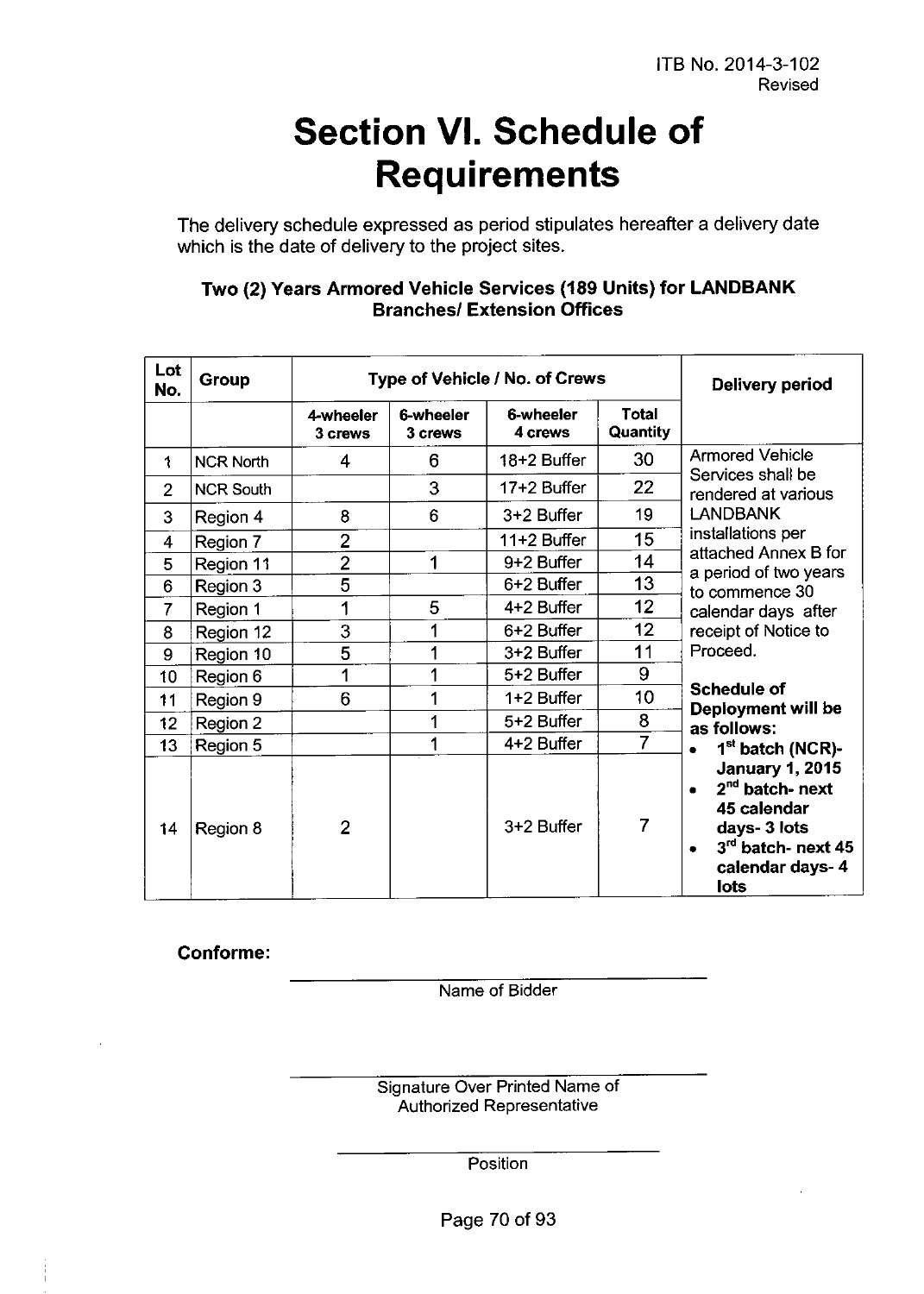| Model:                                                                                                                                                                                                                                                          | Please state here either |
|-----------------------------------------------------------------------------------------------------------------------------------------------------------------------------------------------------------------------------------------------------------------|--------------------------|
| Nose or Diamond<br>Shape.<br>Flat<br>Conventional truck is also acceptable<br>provided engine is fully protected with<br>metal plate.                                                                                                                           | "Comply" or "Not Comply" |
| Doors:                                                                                                                                                                                                                                                          |                          |
| Three (3) which are located at the<br>driver's side, lead escort guard's side and<br>at the rear cargo area.                                                                                                                                                    |                          |
| Vault :                                                                                                                                                                                                                                                         |                          |
| With dual combination and chute, can<br>accommodate at least six (6) fully loaded<br>14" x 14" x 24" duffle bags.                                                                                                                                               |                          |
| Engine:                                                                                                                                                                                                                                                         |                          |
| ISUZU 2500 or its equivalent                                                                                                                                                                                                                                    |                          |
| Armor:                                                                                                                                                                                                                                                          |                          |
| Resistant to high power multiple impact<br>rifle shots of 5.56mm rifle, 7.62mm rifle<br>and cal.30.                                                                                                                                                             |                          |
| Aircon:                                                                                                                                                                                                                                                         |                          |
| Dual-Type                                                                                                                                                                                                                                                       |                          |
| Other requirements:<br>1. Compliance to the scope of works,<br>terms and conditions of the attached<br><b>Reference</b><br>of<br><b>Revised</b><br>Terms<br>(Annexes A-1 to A-10)<br>оf<br>2. Venue<br>screening<br>crew<br>οf<br>members per attached Annex C. |                          |

Conforme:

Name of Bidder

Signature Over Printed Name of Authorized Representativ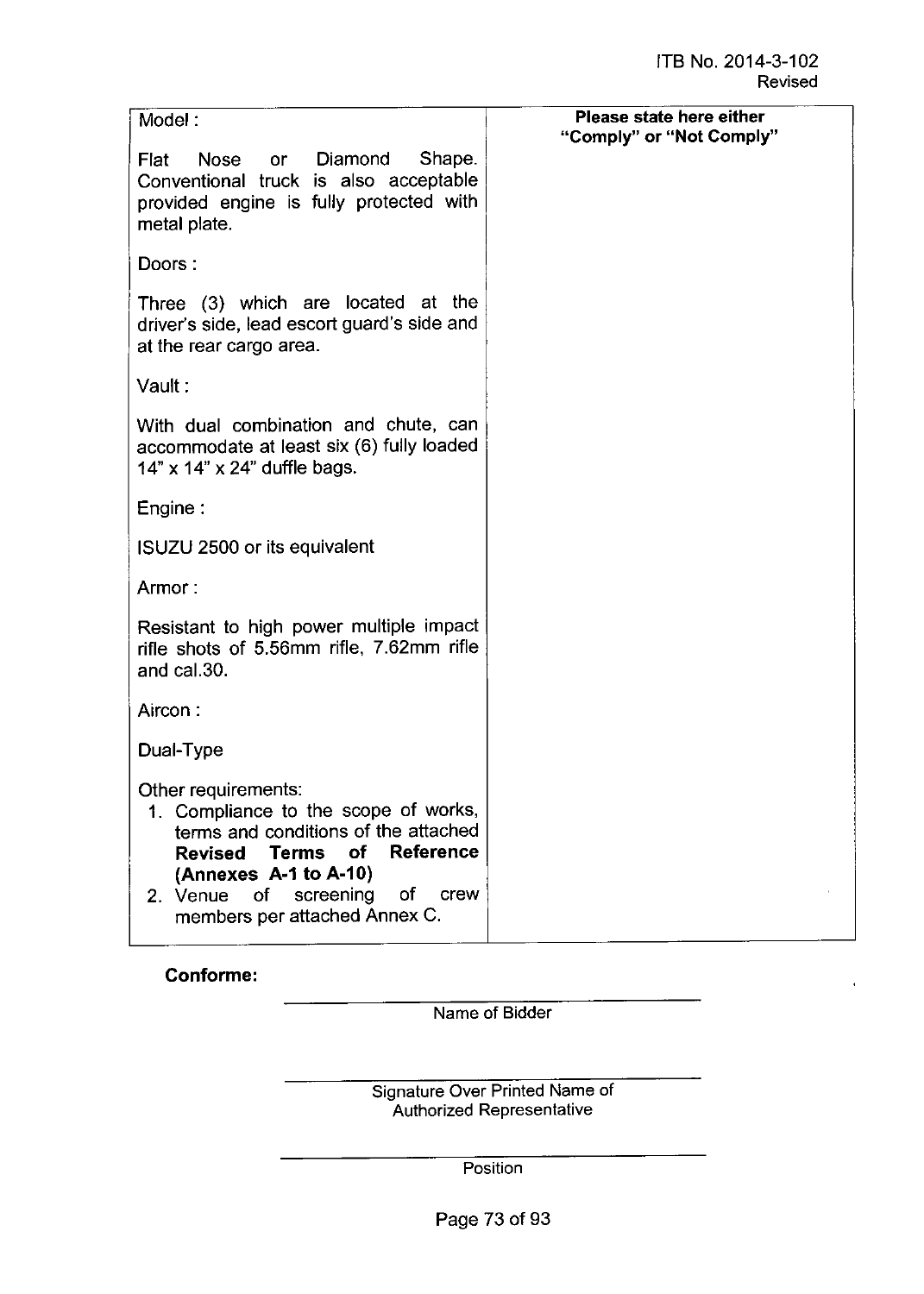### **Bid Form**

Date: **Example 2018** 

To: Land Bank of the Philippines LANDBANK Plaza Building 1598 M.H. Del Pilar corner Dr. J. Quintos Streets 1004 Malate, Manila

Gentlemen and/or Ladies:

Having examined the Bidding Documents including Bid Bulletin Numbers *[insert numbers},* the receipt of which is hereby duly acknowledged, we, the undersigned, offer to supply Two (2) Years Armored Vehicle Services for LANDBANK Branches/ Extension Offices for Lot 1, NCR North, in conformity with the said Bidding Documents for the sum of *\_\_\_\_\_\_\_\_\_\_\_\_\_\_\_\_\_\_\_\_\_\_\_ (total bid amount in words) and (total bid amount in figures) (VAT inclusive)* or such other sums as may be ascertained in accordance with the Schedule of Prices attached herewith and made part of this Bid.

We undertake, if our Bid is accepted, to deliver the goods in accordance with the delivery schedule specified in the Schedule of Requirements.

If our Bid is accepted, we undertake to provide a performance security in the form, amounts, and within the times specified in the Bidding Documents.

We agree to abide by this Bid for the Bid Validity Period specified in **BOS** provision for **ITB** Clause 18.2 and it shall remain binding upon us and may be accepted at any time before the expiration of that period.

Until a formal Contract is prepared and executed, this Bid, together with your written acceptance thereof, and your Notice of Award, shall be binding upon us.

We understand that you are not bound to accept the lowest or any Bid you may receive.

We certify/confirm that we comply with the eligibility requirements as per **ITB** Clause 5 of the Bidding Documents.

Dated this  $\frac{1}{20}$  day of  $\frac{1}{20}$  20  $\frac{20}{20}$ .

*[signature} [in the capacity of]*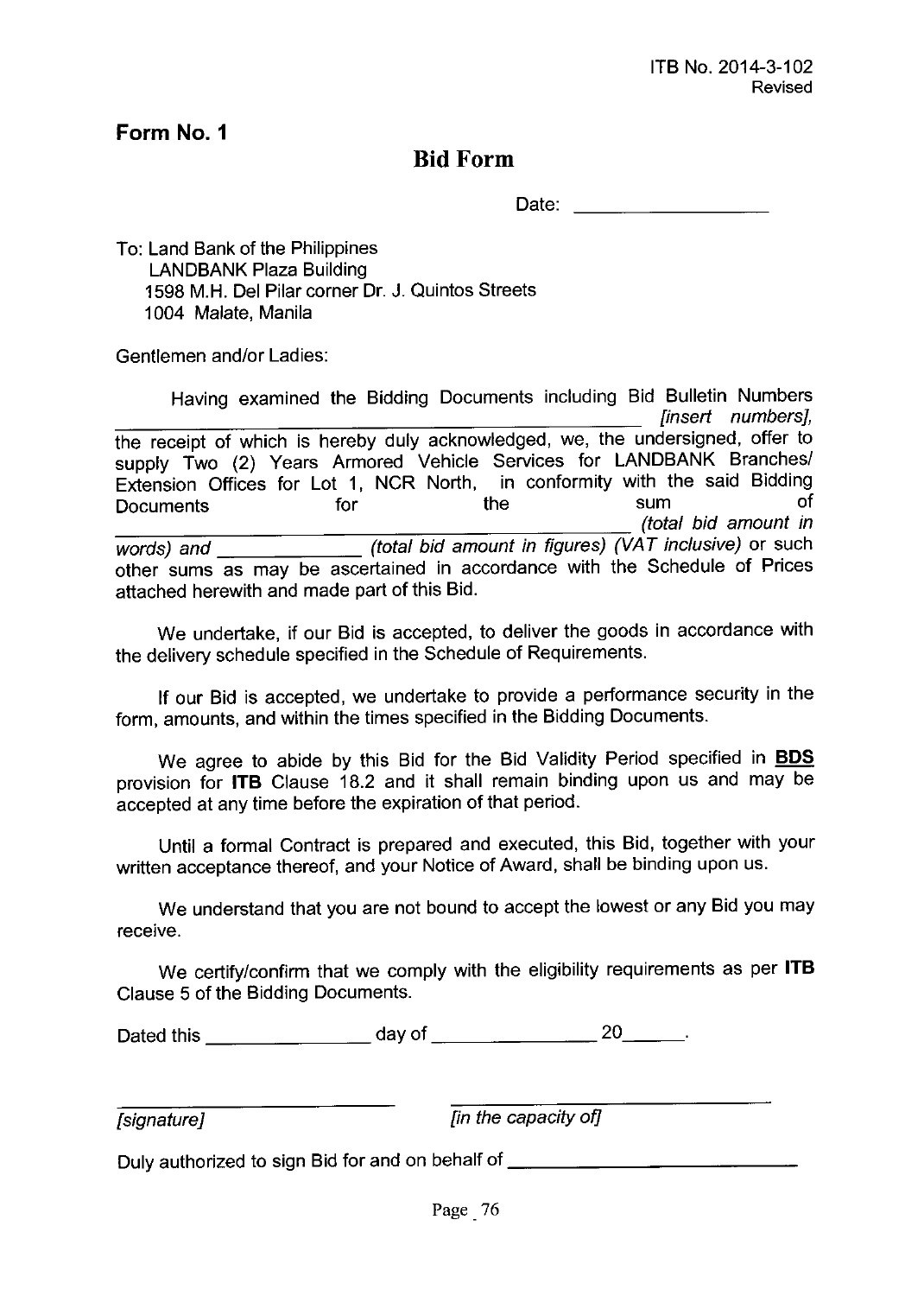### **SCHEDULE OF PRICES**

|     | $\mathfrak{p}$                 | 3                    | 4        | 5             | 6                                                              |                                                        | 8                                                                                                 | 9                                                                      | 10                                                                              |
|-----|--------------------------------|----------------------|----------|---------------|----------------------------------------------------------------|--------------------------------------------------------|---------------------------------------------------------------------------------------------------|------------------------------------------------------------------------|---------------------------------------------------------------------------------|
| Lot | Description                    | Country<br>of Origin | Quantity | Bid per month | Cost of<br>local labor,<br>raw<br>material<br>and<br>component | Total<br>price<br>EXW per<br>item<br>(cols. $4x$<br>5) | Unit prices per<br>item final<br>destination and<br>unit price of other<br>incidental<br>services | Sales and other<br>taxes payable per<br>item if Contract is<br>awarded | <b>Total Price</b><br>delivered Final<br>Destination (cols. 8)<br>$+9 \times 4$ |
|     | (2)<br>Two<br>Years<br>Armored |                      |          |               |                                                                |                                                        |                                                                                                   |                                                                        |                                                                                 |
|     | Vehicle<br>Services<br>for     | N/A                  |          |               | N/A                                                            | N/A                                                    |                                                                                                   |                                                                        |                                                                                 |
|     | <b>LANDBANK</b><br>Branches/   |                      |          |               |                                                                |                                                        |                                                                                                   |                                                                        |                                                                                 |
|     | <b>Extension Offices</b>       |                      |          |               |                                                                |                                                        |                                                                                                   |                                                                        |                                                                                 |
| 1   | <b>NCR North</b>               |                      |          |               |                                                                |                                                        |                                                                                                   |                                                                        |                                                                                 |
|     | 4-Wheeler, 3 Crews<br>۰        |                      | 4 Units  |               |                                                                |                                                        |                                                                                                   |                                                                        |                                                                                 |
|     | 6-Wheeler, 3 Crews<br>٠        |                      | 6 Units  |               |                                                                |                                                        |                                                                                                   |                                                                        |                                                                                 |
|     | 6-Wheeler, 4 Crews             |                      | 20 Units |               |                                                                |                                                        |                                                                                                   |                                                                        |                                                                                 |
|     | Total                          |                      |          |               |                                                                |                                                        |                                                                                                   |                                                                        |                                                                                 |

Name of Bidder

Signature over Printed Name of Authorized Representati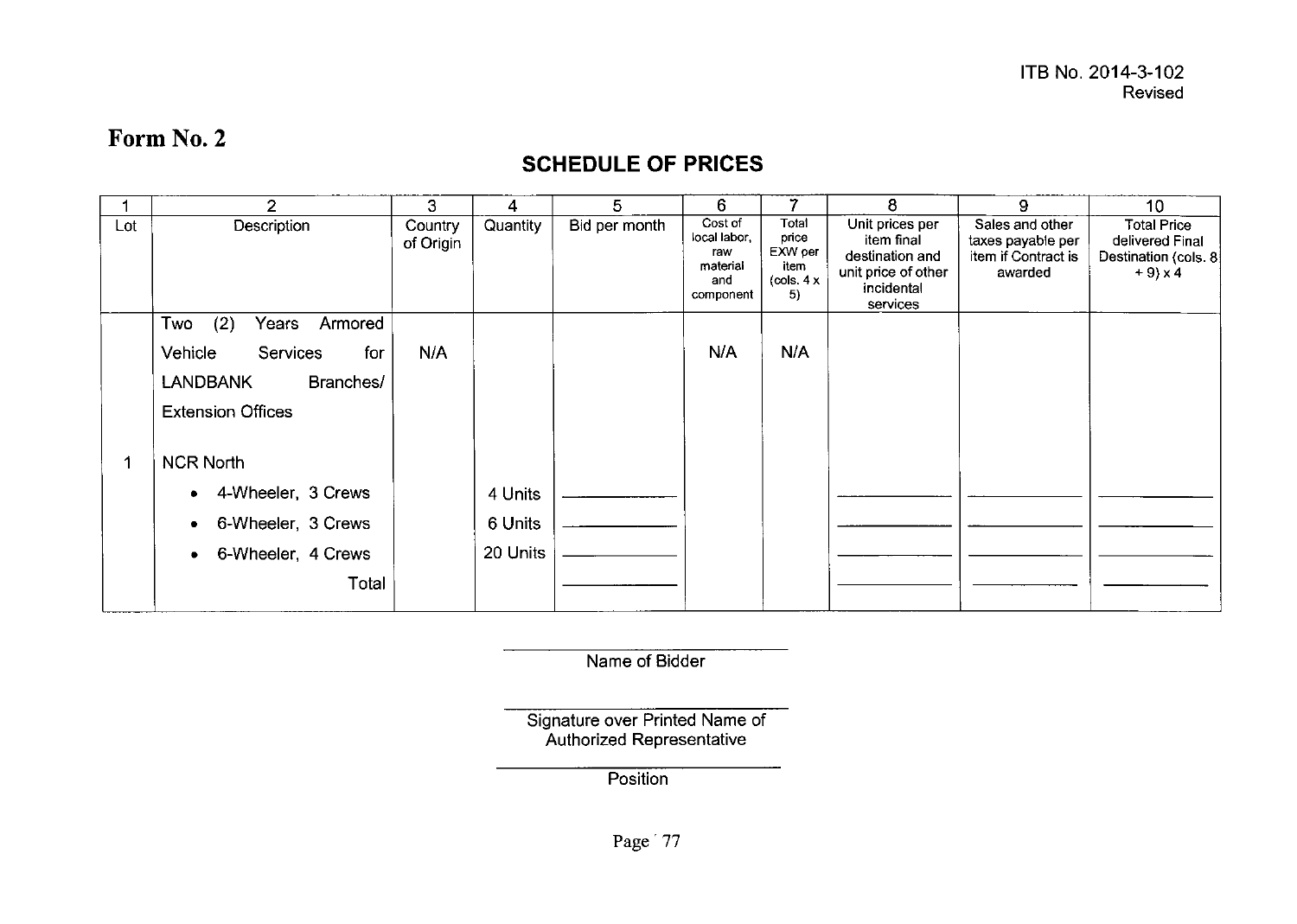### **Bid Form**

Date:

To: Land Bank of the Philippines LANDBANK Plaza Building 1598 M.H. Del Pilar corner Dr. J. Quintos Streets 1004 Malate, Manila

Gentlemen and/or Ladies:

Having examined the Bidding Documents including Bid Bulletin Numbers *[insert numbers},* the receipt of which is hereby duly acknowledged, we, the undersigned, offer to supply Two (2) Years Armored Vehicle Services for LANDBANK Branches/ Extension Offices for Lot 2, NCR South, in conformity with the said Bidding Documents for the sum of *\_\_\_\_\_\_\_\_\_\_\_\_\_\_\_\_\_\_\_\_\_\_ (tota/ bid amount in words) and (total bid amount in figures) (VAT inclusive)* or such other sums as may be ascertained in accordance with the Schedule of Prices attached herewith and made part of this Bid.

We undertake, if our Bid is accepted, to deliver the goods in accordance with the delivery schedule specified in the Schedule of Requirements.

If our Bid is accepted, we undertake to provide a performance security in the form, amounts, and within the times specified in the Bidding Documents.

We agree to abide by this Bid for the Bid Validity Period specified in **BOS** provision for **ITB** Clause 18.2 and it shall remain binding upon us and may be accepted at any time before the expiration of that period.

Until a formal Contract is prepared and executed, this Bid, together with your written acceptance thereof, and your Notice of Award, shall be binding upon us.

We understand that you are not bound to accept the lowest or any Bid you may receive.

We certify/confirm that we comply with the eligibility requirements as per **ITB** Clause 5 of the Bidding Documents.

Dated this  $\frac{1}{20}$  day of  $\frac{1}{20}$  20  $\frac{20}{100}$ .

*[signature} [in the capacity of]*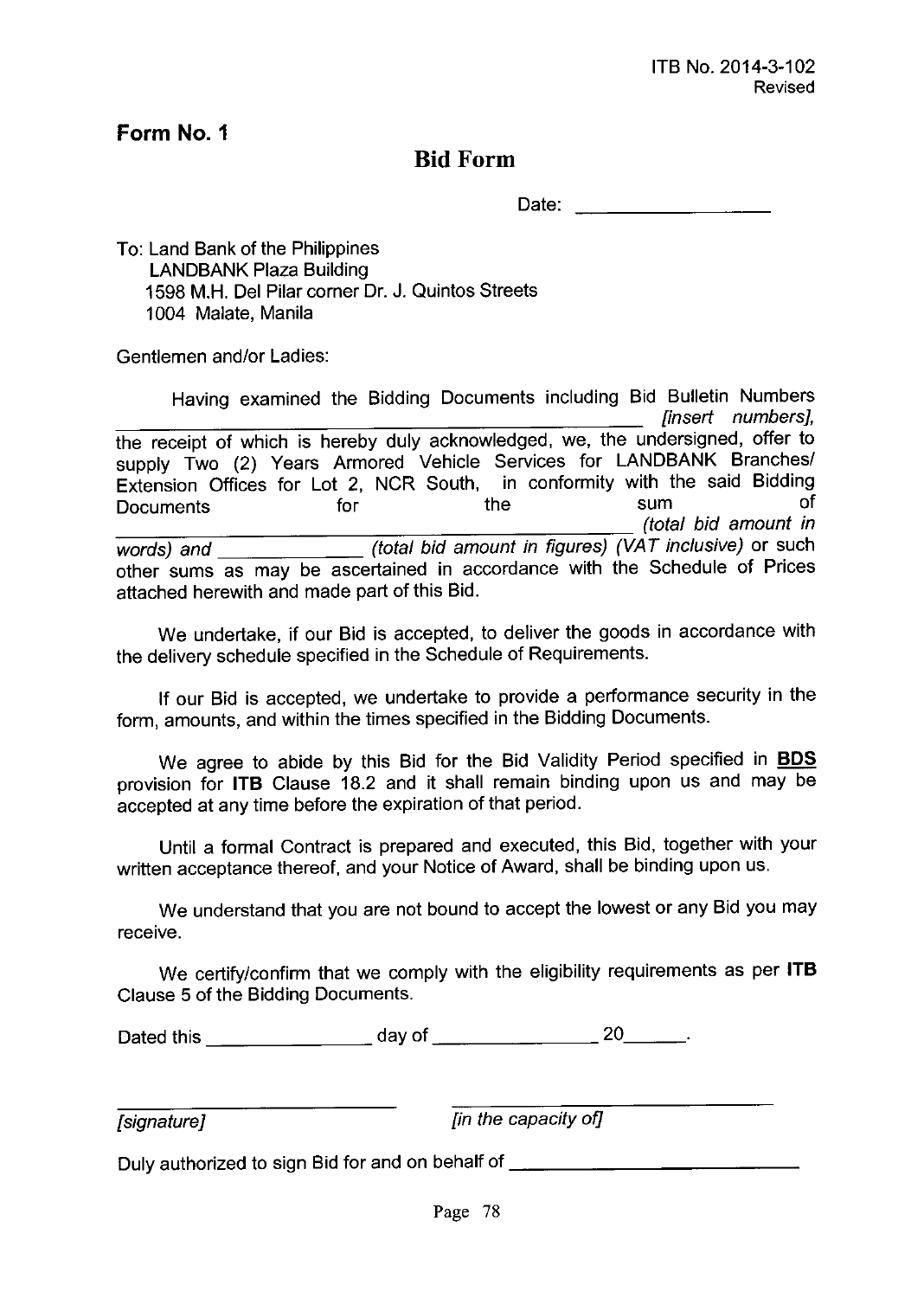### **SCHEDULE OF PRICES**

|                | $\overline{2}$               | 3                    | 4               | 5             | 6.                                                             |                                                        | 8                                                                                                 | 9                                                                      | 10                                                                           |
|----------------|------------------------------|----------------------|-----------------|---------------|----------------------------------------------------------------|--------------------------------------------------------|---------------------------------------------------------------------------------------------------|------------------------------------------------------------------------|------------------------------------------------------------------------------|
| Lot            | Description                  | Country<br>of Origin | <b>Quantity</b> | Bid per month | Cost of<br>local labor,<br>raw<br>material<br>and<br>component | Total<br>price<br>EXW per<br>item<br>(cols. $4x$<br>5) | Unit prices per<br>item final<br>destination and<br>unit price of other<br>incidental<br>services | Sales and other<br>taxes payable per<br>item if Contract is<br>awarded | <b>Total Price</b><br>delivered Final<br>Destination (cols. 8)<br>$+9$ ) x 4 |
|                | (2)<br>Two<br>Years Armored  |                      |                 |               |                                                                |                                                        |                                                                                                   |                                                                        |                                                                              |
|                | Vehicle<br>Services<br>for   | N/A                  |                 |               | N/A                                                            | N/A                                                    |                                                                                                   |                                                                        |                                                                              |
|                | <b>LANDBANK</b><br>Branches/ |                      |                 |               |                                                                |                                                        |                                                                                                   |                                                                        |                                                                              |
|                | <b>Extension Offices</b>     |                      |                 |               |                                                                |                                                        |                                                                                                   |                                                                        |                                                                              |
| $\overline{2}$ | <b>NCR South</b>             |                      |                 |               |                                                                |                                                        |                                                                                                   |                                                                        |                                                                              |
|                | 6-Wheeler, 3 Crews           |                      | 3 Units         |               |                                                                |                                                        |                                                                                                   |                                                                        |                                                                              |
|                | 6-Wheeler, 4 Crews<br>۰      |                      | 19 Units        |               |                                                                |                                                        |                                                                                                   |                                                                        |                                                                              |
|                | Total                        |                      |                 |               |                                                                |                                                        |                                                                                                   |                                                                        |                                                                              |
|                |                              |                      |                 |               |                                                                |                                                        |                                                                                                   |                                                                        |                                                                              |

Name of Bidder

Signature over Printed Name of Authorized Representati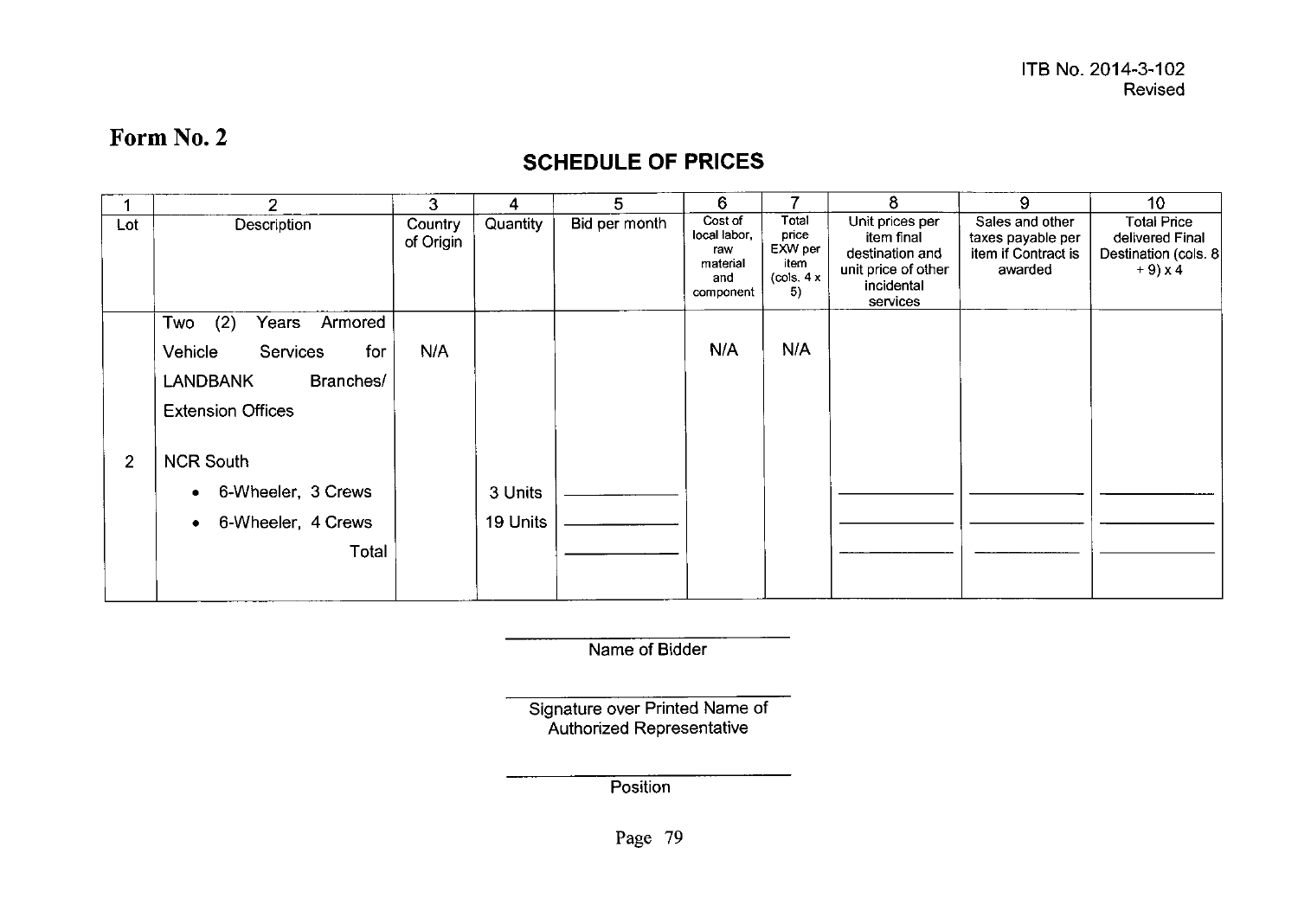### **Bid Form**

Date:

To: Land Bank of the Philippines LANDBANK Plaza Building 1598 M.H. Del Pilar corner Dr. J. Quintos Streets 1004 Malate, Manila

Gentlemen and/or Ladies:

Having examined the Bidding Documents including Bid Bulletin Numbers *[insert numbers},* the receipt of which is hereby duly acknowledged, we, the undersigned, offer to supply Two (2) Years Armored Vehicle Services for LANDBANK Branches/ Extension Offices for Lot 3, Region 4, in conformity with the said Bidding Documents<br>for the sum of (total) for the sum of *(total bid amount in words) and (total bid amount in figures) (VAT inclusive)* or such other sums as may be ascertained in accordance with the Schedule of Prices attached herewith and made part of this Bid.

We undertake, if our Bid is accepted, to deliver the goods in accordance with the *delivery* schedule specified in the Schedule of Requirements.

If our Bid is accepted, we undertake to provide a performance security in the form, amounts, and within the times specified in the Bidding Documents.

We agree to abide by this Bid for the Bid Validity Period specified in **BOS** provision for **ITB** Clause 18.2 and it shall remain binding upon us and may be accepted at any time before the expiration of that period.

Until a formal Contract is prepared and executed, this Bid, together with your written acceptance thereof, and your Notice of Award, shall be binding upon us.

We understand that you are not bound to accept the lowest or any Bid you may *receive.*

We certify/confirm that we comply with the eligibility requirements as per **ITB** Clause 5 of the Bidding Documents.

Dated this day of 20 \_

*[signature} [in the capacity of]*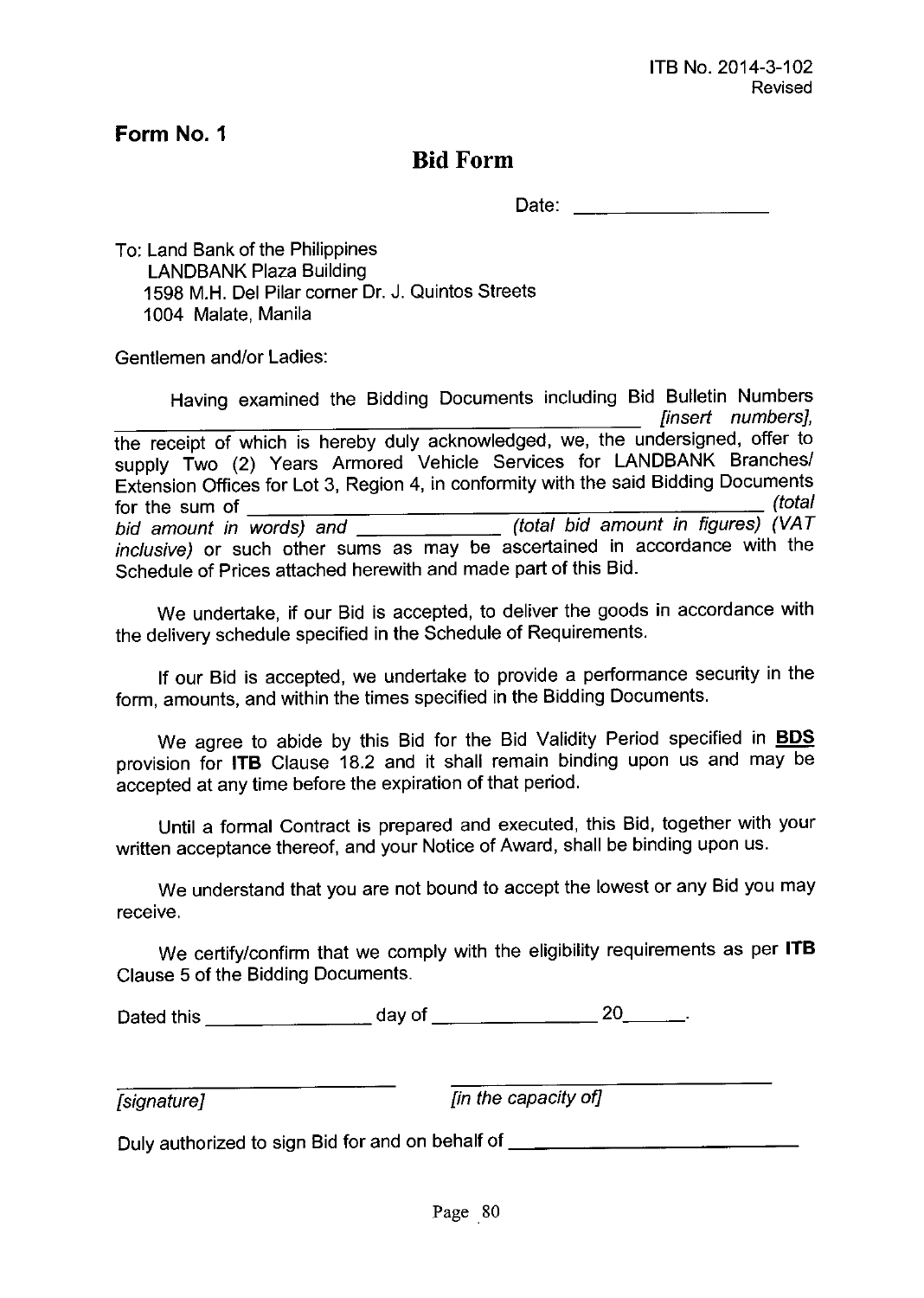$\mathcal{L}$ 

### **SCHEDULE OF PRICES**

|     | $\overline{2}$                 | 3                    | 4        | 5             | 6                                                              |                                                        | 8                                                                                                 | 9                                                                      | 10 <sub>1</sub>                                                             |
|-----|--------------------------------|----------------------|----------|---------------|----------------------------------------------------------------|--------------------------------------------------------|---------------------------------------------------------------------------------------------------|------------------------------------------------------------------------|-----------------------------------------------------------------------------|
| Lot | Description                    | Country<br>of Origin | Quantity | Bid per month | Cost of<br>local labor.<br>raw<br>material<br>and<br>component | Total<br>price<br>EXW per<br>item<br>(cols. $4x$<br>5) | Unit prices per<br>item final<br>destination and<br>unit price of other<br>incidental<br>services | Sales and other<br>taxes payable per<br>item if Contract is<br>awarded | <b>Total Price</b><br>delivered Final<br>Destination (cols. 8<br>$+9$ ) x 4 |
|     | Two<br>(2)<br>Armored<br>Years |                      |          |               |                                                                |                                                        |                                                                                                   |                                                                        |                                                                             |
|     | Vehicle<br>Services<br>for     | N/A                  |          |               | N/A                                                            | N/A                                                    |                                                                                                   |                                                                        |                                                                             |
|     | Branches/<br><b>LANDBANK</b>   |                      |          |               |                                                                |                                                        |                                                                                                   |                                                                        |                                                                             |
|     | <b>Extension Offices</b>       |                      |          |               |                                                                |                                                        |                                                                                                   |                                                                        |                                                                             |
| 3   | Region 4                       |                      |          |               |                                                                |                                                        |                                                                                                   |                                                                        |                                                                             |
|     | 4-Wheeler, 3 Crews             |                      | 8 Units  |               |                                                                |                                                        |                                                                                                   |                                                                        |                                                                             |
|     | 6-Wheeler, 3 Crews             |                      | 6 Units  |               |                                                                |                                                        |                                                                                                   |                                                                        |                                                                             |
|     | 6-Wheeler, 4 Crews             |                      | 5 Units  |               |                                                                |                                                        |                                                                                                   |                                                                        |                                                                             |
|     | Total                          |                      |          |               |                                                                |                                                        |                                                                                                   |                                                                        |                                                                             |
|     |                                |                      |          |               |                                                                |                                                        |                                                                                                   |                                                                        |                                                                             |

Name of Bidder

Signature over Printed Name of Authorized Representati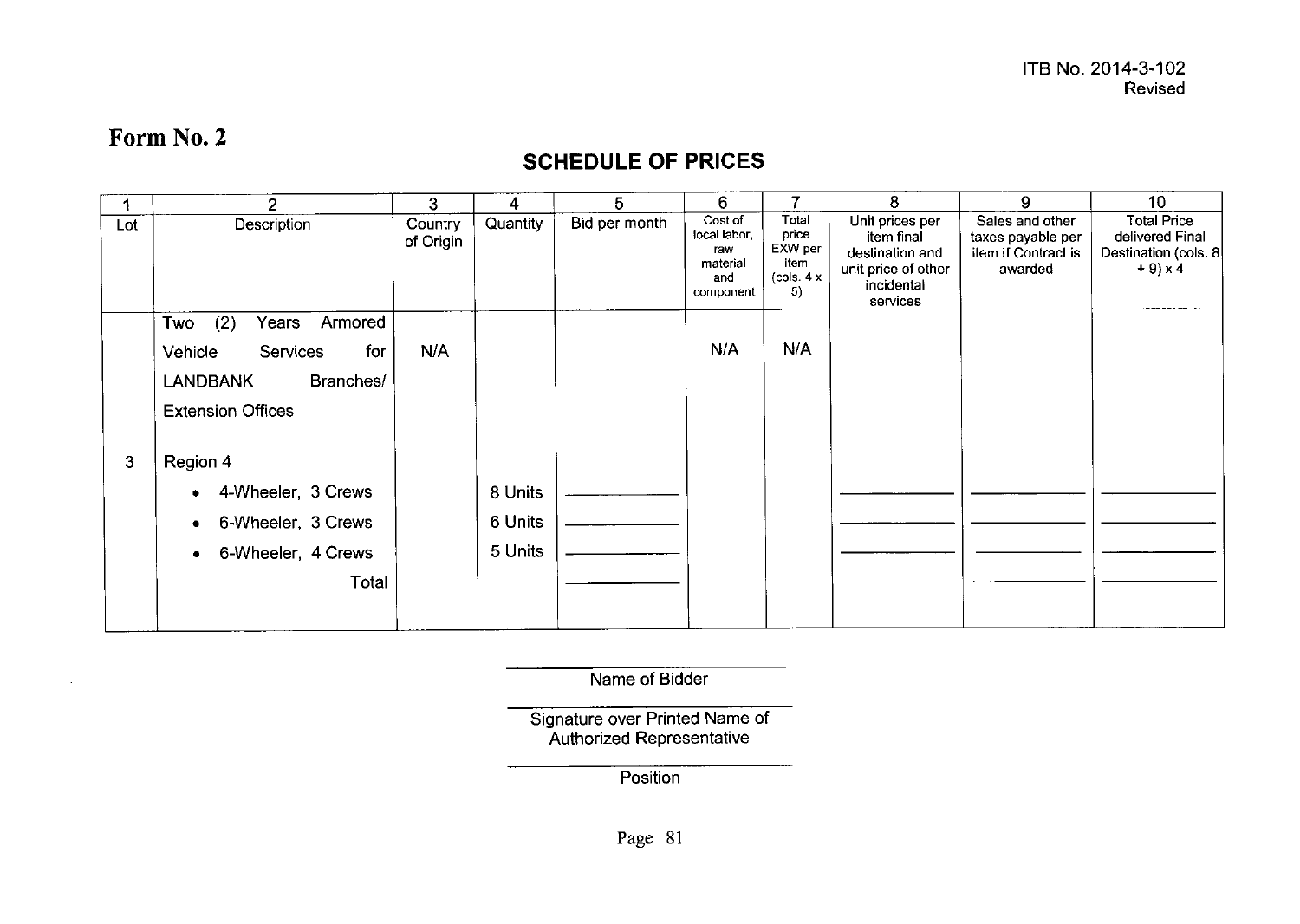### **Bid Form**

Date:

To: Land Bank of the Philippines LANDBANK Plaza Building 1598 M.H. Del Pilar corner Dr. J. Quintos Streets 1004 Malate, Manila

Gentlemen and/or Ladies:

Having examined the Bidding Documents including Bid Bulletin Numbers *[insert numbers},* the receipt of which is hereby duly acknowledged, we, the undersigned, offer to supply Two (2) Years Armored Vehicle Services for LANDBANK Branches/ Extension Offices for Lot 4, Region 7, in conformity with the said Bidding Documents for the sum of *(total) bid amount in words) and (tota/ bid amount in figures) (VAT inclusive)* or such other sums as may be ascertained in accordance with the Schedule of Prices attached herewith and made part of this Bid.

We undertake, if our Bid is accepted, to deliver the goods in accordance with the delivery schedule specified in the Schedule of Requirements.

If our Bid is accepted, we undertake to provide a performance security in the form, amounts, and within the times specified in the Bidding Documents.

We agree to abide by this Bid for the Bid Validity Period specified in **BOS** provision for **ITB** Clause 18.2 and it shall remain binding upon us and may be accepted at any time before the expiration of that period.

Until a formal Contract is prepared and executed, this Bid, together with your written acceptance thereof, and your Notice of Award, shall be binding upon us.

We understand that you are not bound to accept the lowest or any Bid you may receive.

We certify/confirm that we comply with the eligibility requirements as per **ITB** Clause 5 of the Bidding Documents.

| Dated this | day of | 20 |
|------------|--------|----|
|            |        |    |

*[signature} [in the capacity of]*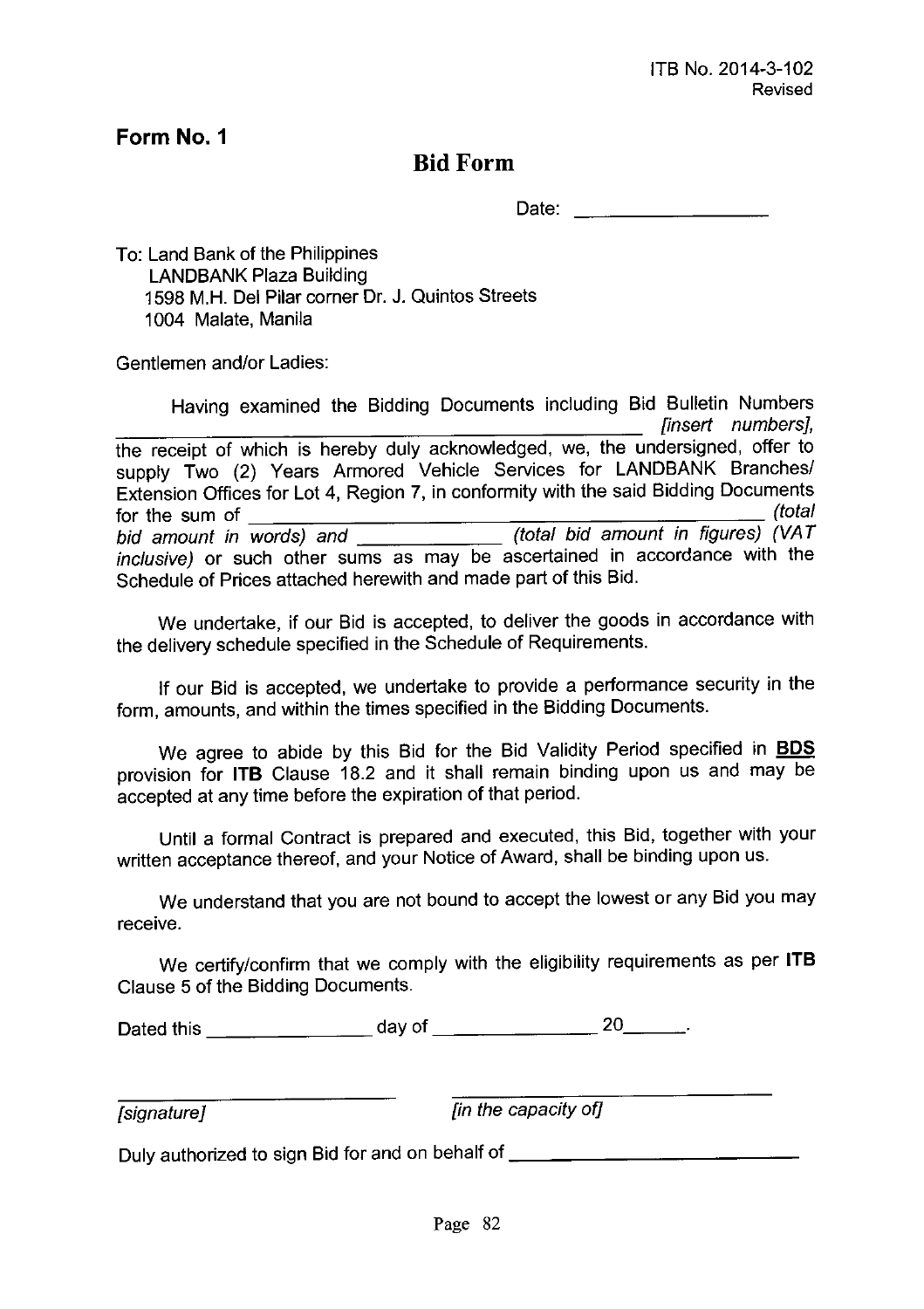$\sim$ 

### **SCHEDULE OF PRICES**

|     | $\mathcal{P}$                     | 3                    | 4        | 5             | 6                                                              | 7                                                       | 8                                                                                                 | 9                                                                      | 10 <sup>°</sup>                                                             |
|-----|-----------------------------------|----------------------|----------|---------------|----------------------------------------------------------------|---------------------------------------------------------|---------------------------------------------------------------------------------------------------|------------------------------------------------------------------------|-----------------------------------------------------------------------------|
| Lot | Description                       | Country<br>of Origin | Quantity | Bid per month | Cost of<br>local labor,<br>raw<br>material<br>and<br>component | Total<br>price<br>EXW per<br>item<br>(cols. $4 x$<br>5) | Unit prices per<br>item final<br>destination and<br>unit price of other<br>incidental<br>services | Sales and other<br>taxes payable per<br>item if Contract is<br>awarded | <b>Total Price</b><br>delivered Final<br>Destination (cols. 8<br>$+9$ ) x 4 |
|     | (2)<br>Armored<br>Years<br>Two    |                      |          |               |                                                                |                                                         |                                                                                                   |                                                                        |                                                                             |
|     | Vehicle<br><b>Services</b><br>for | N/A                  |          |               | N/A                                                            | N/A                                                     |                                                                                                   |                                                                        |                                                                             |
|     | Branches/<br><b>LANDBANK</b>      |                      |          |               |                                                                |                                                         |                                                                                                   |                                                                        |                                                                             |
|     | <b>Extension Offices</b>          |                      |          |               |                                                                |                                                         |                                                                                                   |                                                                        |                                                                             |
| 4   | Region 7                          |                      |          |               |                                                                |                                                         |                                                                                                   |                                                                        |                                                                             |
|     | 4-Wheeler, 3 Crews<br>٠           |                      | 2 Units  |               |                                                                |                                                         |                                                                                                   |                                                                        |                                                                             |
|     | 6-Wheeler, 4 Crews<br>۰           |                      | 13 Units |               |                                                                |                                                         |                                                                                                   |                                                                        |                                                                             |
|     | Total                             |                      |          |               |                                                                |                                                         |                                                                                                   |                                                                        |                                                                             |

Name of Bidder

Signature over Printed Name of Authorized Representat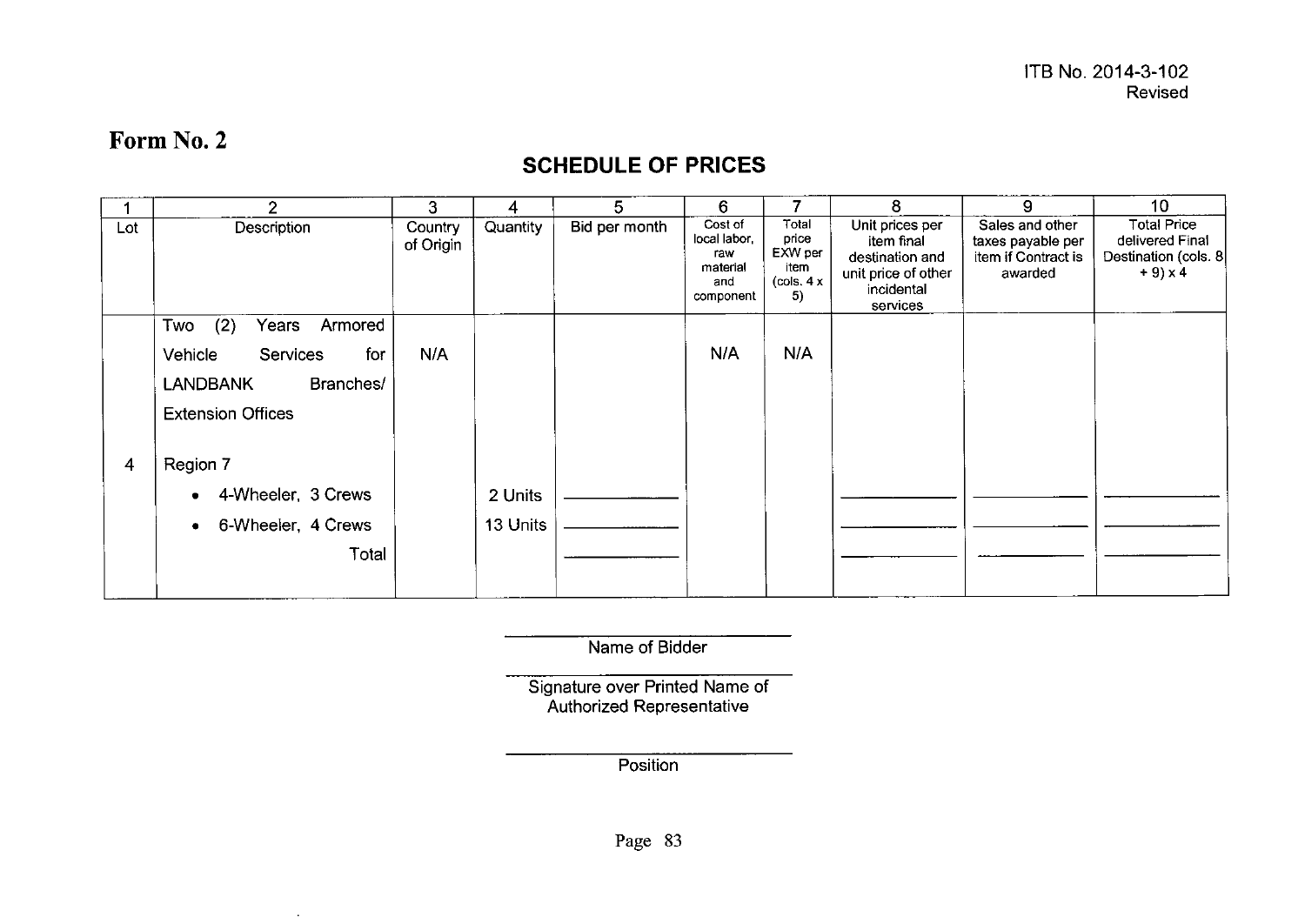### **Bid Form**

Date:

To: Land Bank of the Philippines LANDBANK Plaza Building 1598 M.H. Del Pilar corner Dr. J. Quintos Streets 1004 Malate, Manila

Gentlemen and/or Ladies:

Having examined the Bidding Documents including Bid Bulletin Numbers *[insert numbers},* the receipt of which is hereby duly acknowledged, we, the undersigned, offer to supply Two (2) Years Armored Vehicle Services for LANDBANK Branches/ Extension Offices for Lot 5, Region 11, in conformity with the said Bidding Documents for the sum of *\_\_\_\_\_\_\_\_\_\_\_\_\_\_\_\_\_\_\_\_\_\_ (total bid amount in words) and (total bid amount in figures) (VAT inclusive)* or such other sums as may be ascertained in accordance with the Schedule of Prices attached herewith and made part of this Bid.

We undertake, if our Bid is accepted, to deliver the goods in accordance with the delivery schedule specified in the Schedule of Requirements.

If our Bid is accepted, we undertake to provide a performance security in the form, amounts, and within the times specified in the Bidding Documents.

We agree to abide by this Bid for the Bid Validity Period specified in **BOS** provision for **ITB** Clause 18.2 and it shall remain binding upon us and may be accepted at any time before the expiration of that period.

Until a formal Contract is prepared and executed, this Bid, together with your written acceptance thereof, and your Notice of Award, shall be binding upon us.

We understand that you are not bound to accept the lowest or any Bid you may receive.

We certify/confirm that we comply with the eligibility requirements as per **ITB** Clause 5 of the Bidding Documents.

Dated this  $\frac{1}{20}$  day of  $\frac{1}{20}$  20  $\frac{20}{100}$ .

*[signature} [in the capacity of}*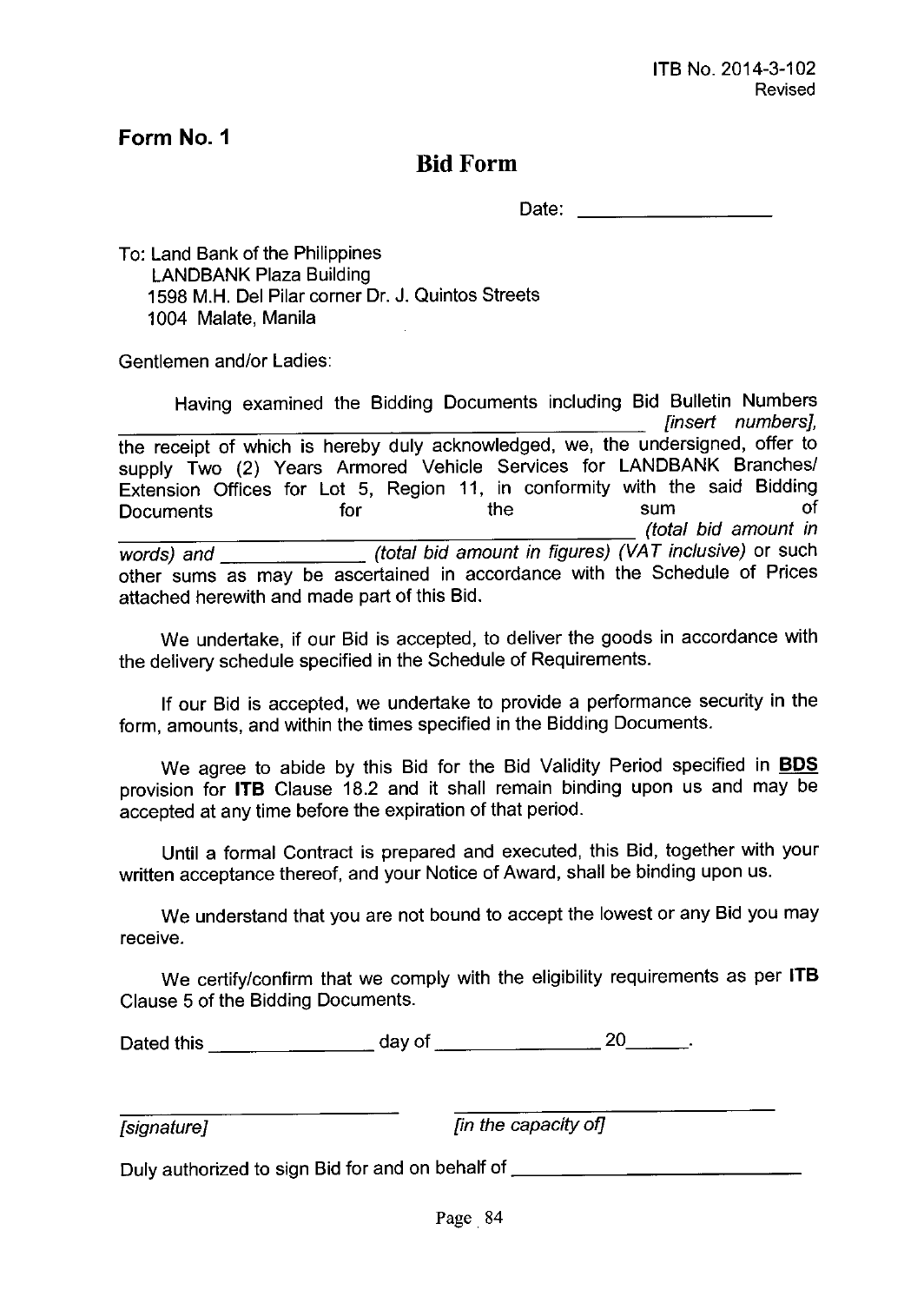### **SCHEDULE OF PRICES**

|     | 2                                 | 3                    | 4        | 5             | 6                                                              |                                                                                 | 8                                                                                                 | 9                                                                      | 10                                                                              |
|-----|-----------------------------------|----------------------|----------|---------------|----------------------------------------------------------------|---------------------------------------------------------------------------------|---------------------------------------------------------------------------------------------------|------------------------------------------------------------------------|---------------------------------------------------------------------------------|
| Lot | Description                       | Country<br>of Origin | Quantity | Bid per month | Cost of<br>local labor,<br>raw<br>material<br>and<br>component | Total<br>price<br>EXW per<br>item<br>$\left(\text{cols} \cdot 4\right)$ x<br>5) | Unit prices per<br>item final<br>destination and<br>unit price of other<br>incidental<br>services | Sales and other<br>taxes payable per<br>item if Contract is<br>awarded | <b>Total Price</b><br>delivered Final<br>Destination (cols. 8)<br>$+9 \times 4$ |
|     | (2)<br>Armored<br>Two<br>Years    |                      |          |               |                                                                |                                                                                 |                                                                                                   |                                                                        |                                                                                 |
|     | Vehicle<br><b>Services</b><br>for | N/A                  |          |               | N/A                                                            | N/A                                                                             |                                                                                                   |                                                                        |                                                                                 |
|     | Branches/<br><b>LANDBANK</b>      |                      |          |               |                                                                |                                                                                 |                                                                                                   |                                                                        |                                                                                 |
|     | <b>Extension Offices</b>          |                      |          |               |                                                                |                                                                                 |                                                                                                   |                                                                        |                                                                                 |
| 5   | Region 11                         |                      |          |               |                                                                |                                                                                 |                                                                                                   |                                                                        |                                                                                 |
|     | 4-Wheeler, 3 Crews                |                      | 2 Units  |               |                                                                |                                                                                 |                                                                                                   |                                                                        |                                                                                 |
|     | 6-Wheeler, 3 Crews                |                      | 1 Unit   |               |                                                                |                                                                                 |                                                                                                   |                                                                        |                                                                                 |
|     | 6-Wheeler, 4 Crews                |                      | 11 Units |               |                                                                |                                                                                 |                                                                                                   |                                                                        |                                                                                 |
|     | Total                             |                      |          |               |                                                                |                                                                                 |                                                                                                   |                                                                        |                                                                                 |
|     |                                   |                      |          |               |                                                                |                                                                                 |                                                                                                   |                                                                        |                                                                                 |

Name of Bidder

Signature over Printed Name of Authorized Representative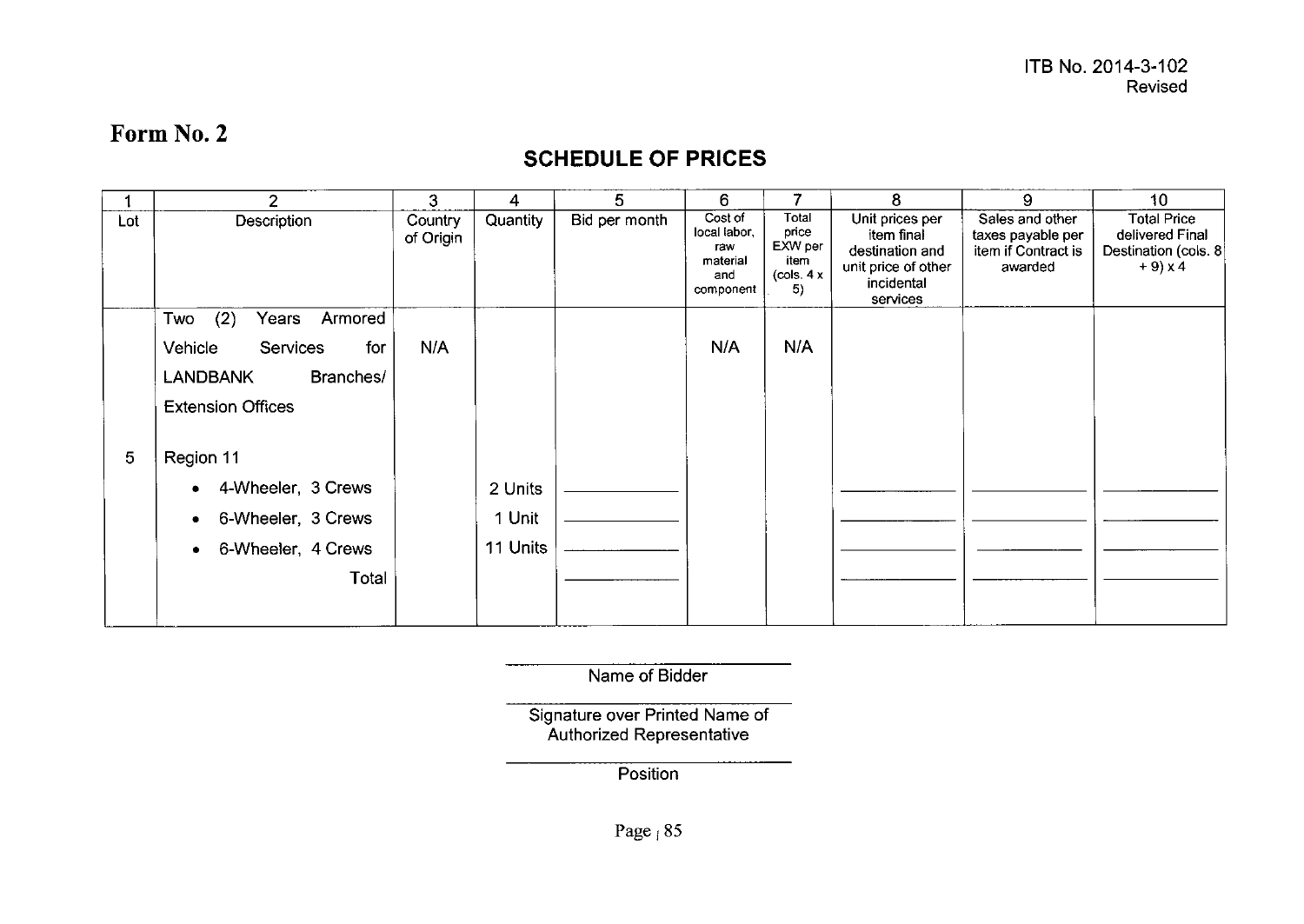### **Bid Form**

Date: <u>with the second control</u>

To: Land Bank of the Philippines LANDBANK Plaza Building 1598 M.H. Del Pilar corner Dr. J. Quintos Streets 1004 Malate, Manila

Gentlemen *andlor* Ladies:

Having examined the Bidding Documents including Bid Bulletin Numbers *[insert numbers},* the receipt of which is hereby duly acknowledged, we, the undersigned, offer to supply Two (2) Years Armored Vehicle Services for LANDBANK Branches/ Extension Offices for Lot 6, Region 3, in conformity with the said Bidding Documents for the sum of *(total bid amount in words) and (total bid amount in figures) (VAT inclusive)* or such other sums as may be ascertained in accordance with the Schedule of Prices attached herewith and made part of this Bid.

We undertake, if our Bid is accepted, to deliver the goods in accordance with the delivery schedule specified in the Schedule of Requirements.

If our Bid is accepted, we undertake to provide a performance security in the form, amounts, and within the times specified in the Bidding Documents.

We agree to abide by this Bid for the Bid Validity Period specified in **BOS** provision for **ITB** Clause 18.2 and it shall remain binding upon us and may be accepted at any time before the expiration of that period.

Until a formal Contract is prepared and executed, this Bid, together with your written acceptance thereof, and your Notice of Award, shall be binding upon us.

We understand that you are not bound to accept the lowest or any Bid you may receive.

We certifylconfirm that we comply with the eligibility requirements as per **ITB** Clause 5 of the Bidding Documents.

| Dated this | day of |  |
|------------|--------|--|
|            |        |  |

*[signature} [in the capacity of]*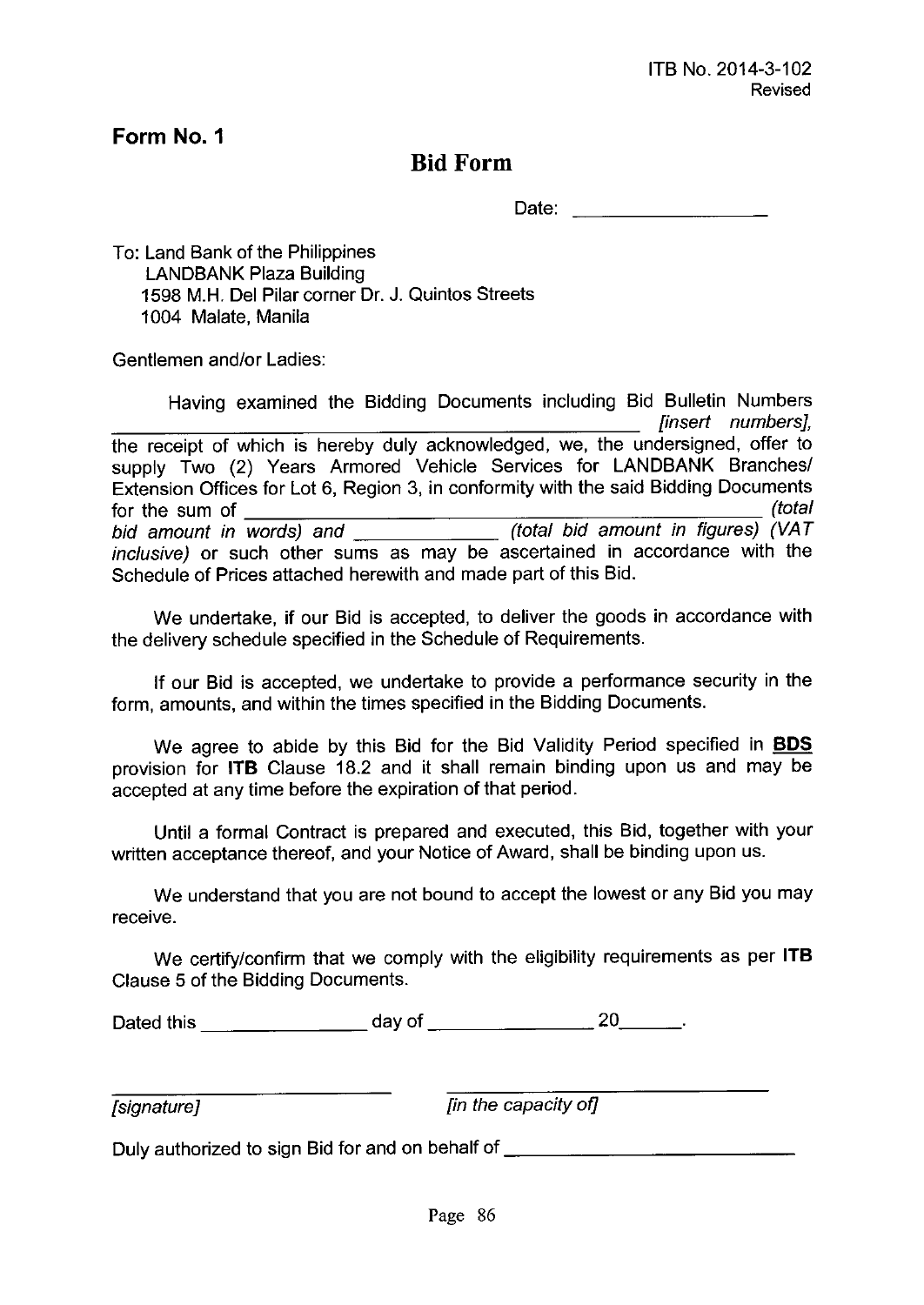### **SCHEDULE OF PRICES**

|     | 2                                 | 3                    | 4        | 5             | 6                                                              |                                                        | 8                                                                                                 | 9                                                                      | 10                                                                             |
|-----|-----------------------------------|----------------------|----------|---------------|----------------------------------------------------------------|--------------------------------------------------------|---------------------------------------------------------------------------------------------------|------------------------------------------------------------------------|--------------------------------------------------------------------------------|
| Lot | Description                       | Country<br>of Origin | Quantity | Bid per month | Cost of<br>local labor,<br>raw<br>material<br>and<br>component | Total<br>price<br>EXW per<br>item<br>(cols. $4x$<br>5) | Unit prices per<br>item final<br>destination and<br>unit price of other<br>incidental<br>services | Sales and other<br>taxes payable per<br>item if Contract is<br>awarded | <b>Total Price</b><br>delivered Final<br>Destination (cols. 8<br>$+9 \times 4$ |
|     | (2)<br>Years<br>Armored<br>Two    |                      |          |               |                                                                |                                                        |                                                                                                   |                                                                        |                                                                                |
|     | Vehicle<br><b>Services</b><br>for | N/A                  |          |               | N/A                                                            | N/A                                                    |                                                                                                   |                                                                        |                                                                                |
|     | <b>LANDBANK</b><br>Branches/      |                      |          |               |                                                                |                                                        |                                                                                                   |                                                                        |                                                                                |
|     | <b>Extension Offices</b>          |                      |          |               |                                                                |                                                        |                                                                                                   |                                                                        |                                                                                |
| 6   | Region 3                          |                      |          |               |                                                                |                                                        |                                                                                                   |                                                                        |                                                                                |
|     | 4-Wheeler, 3 Crews                |                      | 5 Units  |               |                                                                |                                                        |                                                                                                   |                                                                        |                                                                                |
|     | 6-Wheeler, 4 Crews                |                      | 8 Units  |               |                                                                |                                                        |                                                                                                   |                                                                        |                                                                                |
|     | Total                             |                      |          |               |                                                                |                                                        |                                                                                                   |                                                                        |                                                                                |

Name of Bidder

Signature over Printed Name of Authorized Representati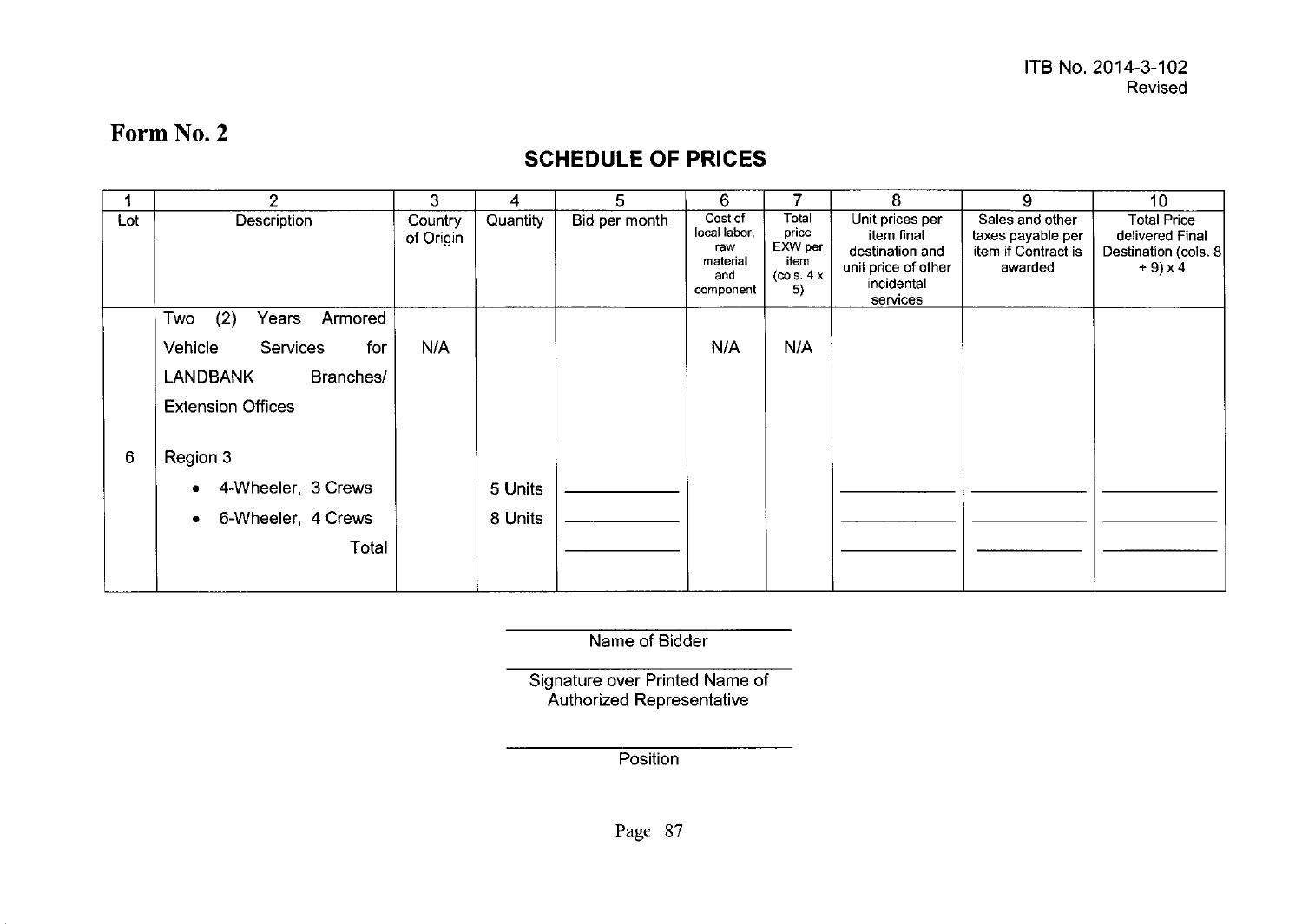### **Bid Form**

Date: 2008. 2009. 2009. 2009. 2009. 2009. 2009. 2009. 2009. 2009. 2009. 2009. 2009. 2009. 2009. 2009. 2009. 20

To: Land Bank of the Philippines LANDBANK Plaza Building 1598 M.H. Del Pilar corner Dr. J. Quintos Streets 1004 Malate, Manila

Gentlemen and/or Ladies:

Having examined the Bidding Documents including Bid Bulletin Numbers *[insert numbers},* the receipt of which is hereby duly acknowledged, we, the undersigned, offer to supply Two (2) Years Armored Vehicle Services for LANDBANK Branches/ Extension Offices for Lot 7, Region 1, in conformity with the said Bidding Documents for the sum of *(total bid amount in words) and (total bid amount in figures) (VAT inclusive)* or such other sums as may be ascertained in accordance with the Schedule of Prices attached herewith and made part of this Bid.

We undertake, if our Bid is accepted, to deliver the goods in accordance with the delivery schedule specified in the Schedule of Requirements.

If our Bid is accepted, we undertake to provide a performance security in the form, amounts, and within the times specified in the Bidding Documents.

We agree to abide by this Bid for the Bid Validity Period specified in **BOS** provision for **ITB** Clause 18.2 and it shall remain binding upon us and may be accepted at any time before the expiration of that period.

Until a formal Contract is prepared and executed, this Bid, together with your written acceptance thereof, and your Notice of Award, shall be binding upon us.

We understand that you are not bound to accept the lowest or any Bid you may receive.

We certifylconfirm that we comply with the eligibility requirements as per **ITB** Clause 5 of the Bidding Documents.

| Dated this | day of |  |
|------------|--------|--|
|            |        |  |

*[signature} [in the capacity of}*

Duly authorized to sign Bid for and on behalf of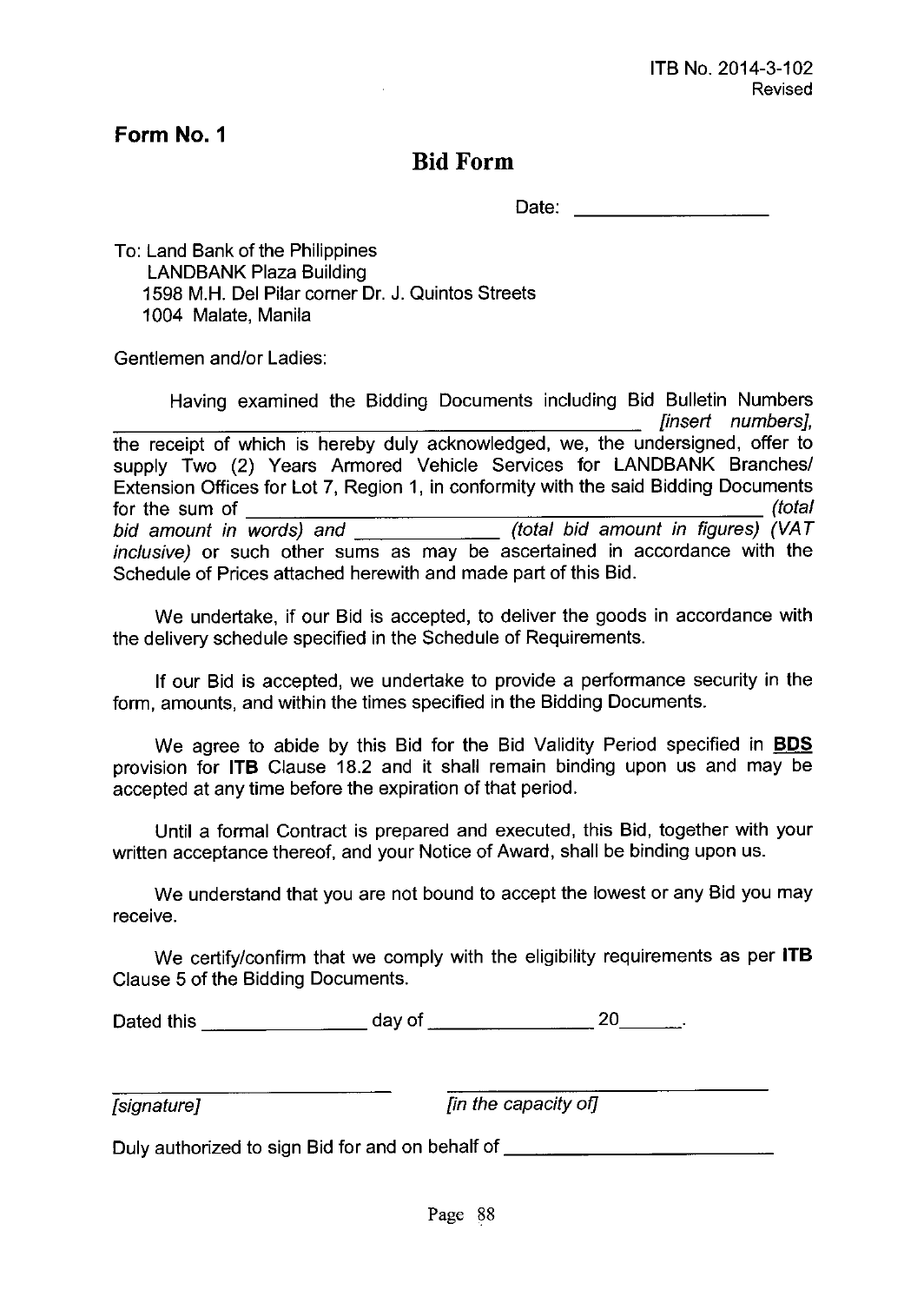### **SCHEDULE OF PRICES**

|     | $\overline{2}$                    | 3                    | 4        | 5             | 6                                                              |                                                                                    | 8                                                                                                 | 9                                                                      | 10 <sub>1</sub>                                                             |
|-----|-----------------------------------|----------------------|----------|---------------|----------------------------------------------------------------|------------------------------------------------------------------------------------|---------------------------------------------------------------------------------------------------|------------------------------------------------------------------------|-----------------------------------------------------------------------------|
| Lot | Description                       | Country<br>of Origin | Quantity | Bid per month | Cost of<br>local labor,<br>raw<br>material<br>and<br>component | Total<br>price<br>EXW per<br>item<br>$\left( \text{cols. } 4 \times \right)$<br>5) | Unit prices per<br>item final<br>destination and<br>unit price of other<br>incidental<br>services | Sales and other<br>taxes payable per<br>item if Contract is<br>awarded | <b>Total Price</b><br>delivered Final<br>Destination (cols. 8<br>$+9$ ) x 4 |
|     | (2)<br>Two<br>Armored<br>Years    |                      |          |               |                                                                |                                                                                    |                                                                                                   |                                                                        |                                                                             |
|     | Vehicle<br><b>Services</b><br>for | N/A                  |          |               | N/A                                                            | N/A                                                                                |                                                                                                   |                                                                        |                                                                             |
|     | <b>LANDBANK</b><br>Branches/      |                      |          |               |                                                                |                                                                                    |                                                                                                   |                                                                        |                                                                             |
|     | <b>Extension Offices</b>          |                      |          |               |                                                                |                                                                                    |                                                                                                   |                                                                        |                                                                             |
|     | Region 1                          |                      |          |               |                                                                |                                                                                    |                                                                                                   |                                                                        |                                                                             |
|     | 4-Wheeler, 3 Crews                |                      | 1 Unit   |               |                                                                |                                                                                    |                                                                                                   |                                                                        |                                                                             |
|     | 6-Wheeler, 3 Crews                |                      | 5 Unit   |               |                                                                |                                                                                    |                                                                                                   |                                                                        |                                                                             |
|     | 6-Wheeler, 4 Crews<br>۰           |                      | 6 Units  |               |                                                                |                                                                                    |                                                                                                   |                                                                        |                                                                             |
|     | Total                             |                      |          |               |                                                                |                                                                                    |                                                                                                   |                                                                        |                                                                             |
|     |                                   |                      |          |               |                                                                |                                                                                    |                                                                                                   |                                                                        |                                                                             |

Name of Bidder

Signature over Printed Name of Authorized Representati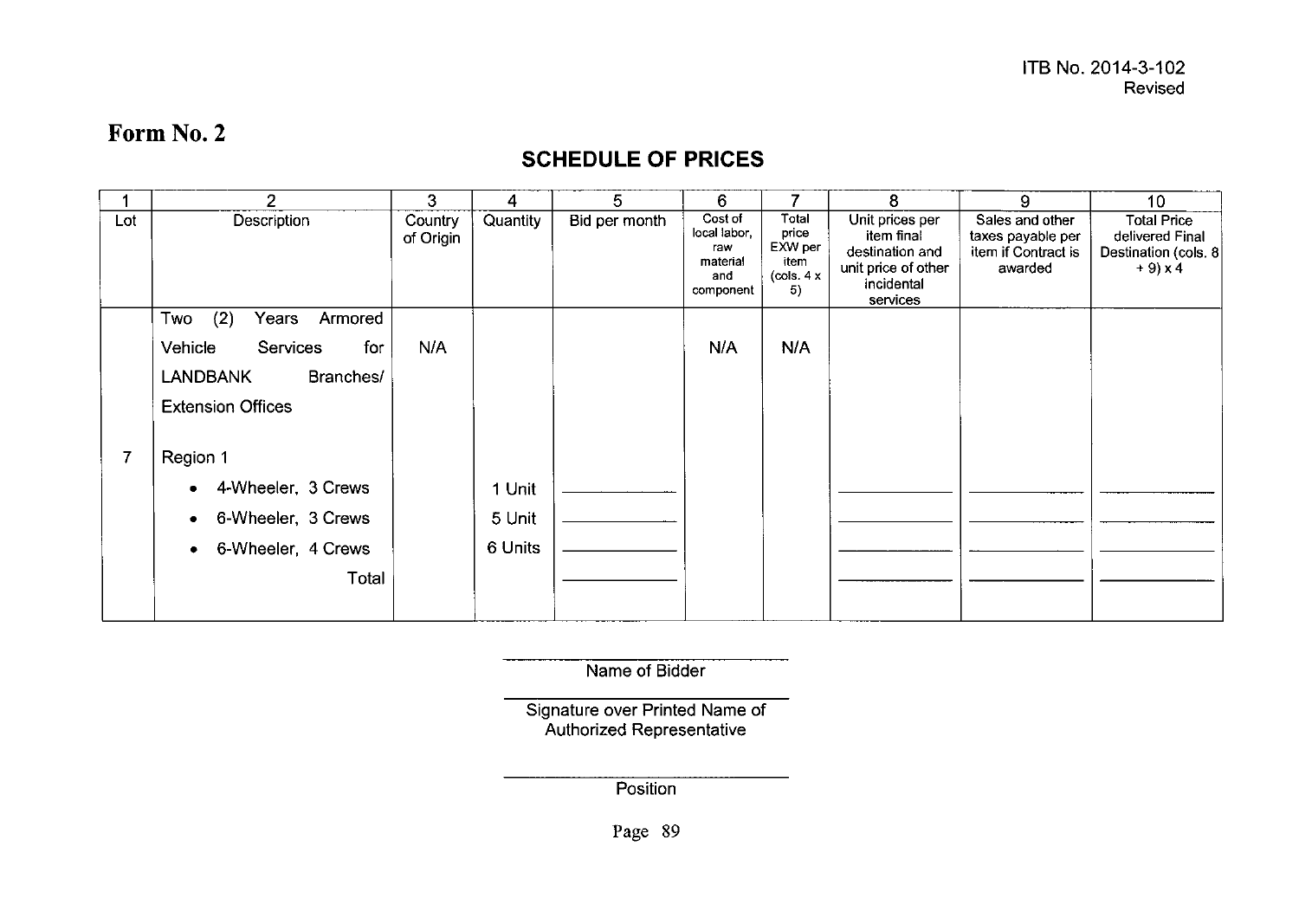### **Bid Form**

Date:

To: Land Bank of the Philippines LANDBANK Plaza Building 1598 M.H. Del Pilar corner Dr. J. Quintos Streets 1004 Malate, Manila

Gentlemen and/or Ladies:

Having examined the Bidding Documents including Bid Bulletin Numbers *[insert numbers},* the receipt of which is hereby duly acknowledged, we, the undersigned, offer to supply Two (2) Years Armored Vehicle Services for LANDBANK Branches/ Extension Offices for Lot 8, Region 12, in conformity with the said Bidding Documents for the sum of *\_\_\_\_\_\_\_\_\_\_\_\_\_\_\_\_\_\_\_\_\_\_\_ (total bid amount in words)* and \_\_\_\_\_\_\_\_\_\_\_\_\_\_\_\_\_\_\_\_\_(total bid amount in figures) (VAT inclusive) or such other sums as may be ascertained in accordance with the Schedule of Prices attached herewith and made part of this Bid.

We undertake, if our Bid is accepted, to deliver the goods in accordance with the delivery schedule specified in the Schedule of Requirements.

If our Bid is accepted, we undertake to provide a performance security in the form, amounts, and within the times specified in the Bidding Documents.

We agree to abide by this Bid for the Bid Validity Period specified in **BDS** provision for **ITB** Clause 18.2 and it shall remain binding upon us and may be accepted at any time before the expiration of that period.

Until a formal Contract is prepared and executed, this Bid, together with your written acceptance thereof, and your Notice of Award, shall be binding upon us.

We understand that you are not bound to accept the lowest or any Bid you may receive.

We certify/confirm that we comply with the eligibility requirements as per **ITB** Clause 5 of the Bidding Documents.

Dated this day of 20 \_

*[signature} [in the capacity of]*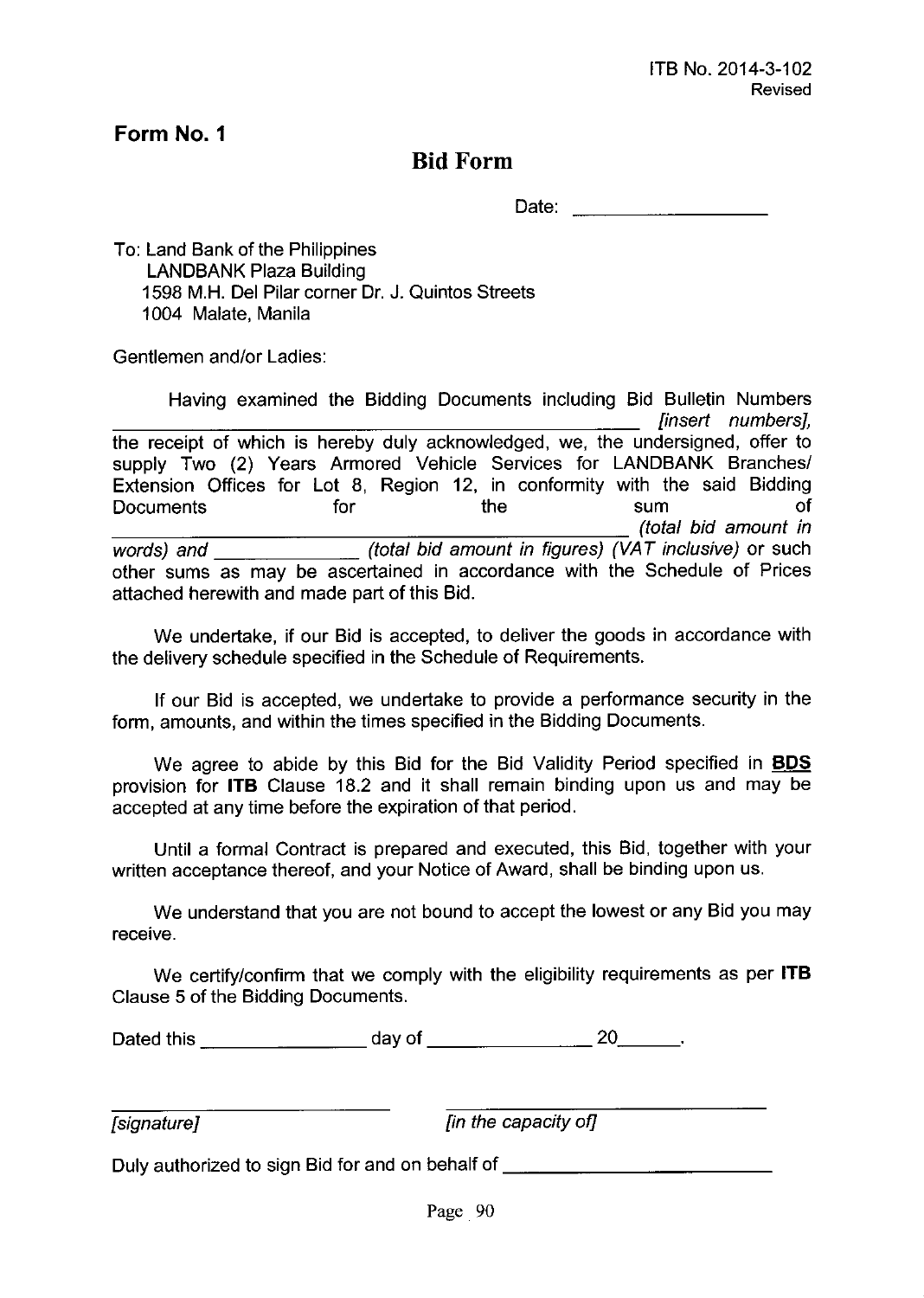### **SCHEDULE OF PRICES**

|     | $\overline{2}$                    | 3                    | 4        | 5             | 6                                                              | 7                                                      | 8                                                                                                 | 9                                                                      | 10                                                                           |
|-----|-----------------------------------|----------------------|----------|---------------|----------------------------------------------------------------|--------------------------------------------------------|---------------------------------------------------------------------------------------------------|------------------------------------------------------------------------|------------------------------------------------------------------------------|
| Lot | Description                       | Country<br>of Origin | Quantity | Bid per month | Cost of<br>local labor,<br>raw<br>material<br>and<br>component | Total<br>price<br>EXW per<br>item<br>(cols. $4x$<br>5) | Unit prices per<br>item final<br>destination and<br>unit price of other<br>incidental<br>services | Sales and other<br>taxes payable per<br>item if Contract is<br>awarded | <b>Total Price</b><br>delivered Final<br>Destination (cols. 8)<br>$+9$ ) x 4 |
|     | (2)<br>Two<br>Armored<br>Years    |                      |          |               |                                                                |                                                        |                                                                                                   |                                                                        |                                                                              |
|     | Vehicle<br><b>Services</b><br>for | N/A                  |          |               | N/A                                                            | N/A                                                    |                                                                                                   |                                                                        |                                                                              |
|     | <b>LANDBANK</b><br>Branches/      |                      |          |               |                                                                |                                                        |                                                                                                   |                                                                        |                                                                              |
|     | <b>Extension Offices</b>          |                      |          |               |                                                                |                                                        |                                                                                                   |                                                                        |                                                                              |
| 8   | Region 12                         |                      |          |               |                                                                |                                                        |                                                                                                   |                                                                        |                                                                              |
|     | 4-Wheeler, 3 Crews                |                      | 3 Units  |               |                                                                |                                                        |                                                                                                   |                                                                        |                                                                              |
|     | 6-Wheeler, 3 Crews                |                      | 1 Unit   |               |                                                                |                                                        |                                                                                                   |                                                                        |                                                                              |
|     | 6-Wheeler, 4 Crews                |                      | 8 Units  |               |                                                                |                                                        |                                                                                                   |                                                                        |                                                                              |
|     | Total                             |                      |          |               |                                                                |                                                        |                                                                                                   |                                                                        |                                                                              |
|     |                                   |                      |          |               |                                                                |                                                        |                                                                                                   |                                                                        |                                                                              |

Name of Bidder

Signature over Printed Name of Authorized Representati

**Position** 

Page<sup>91</sup>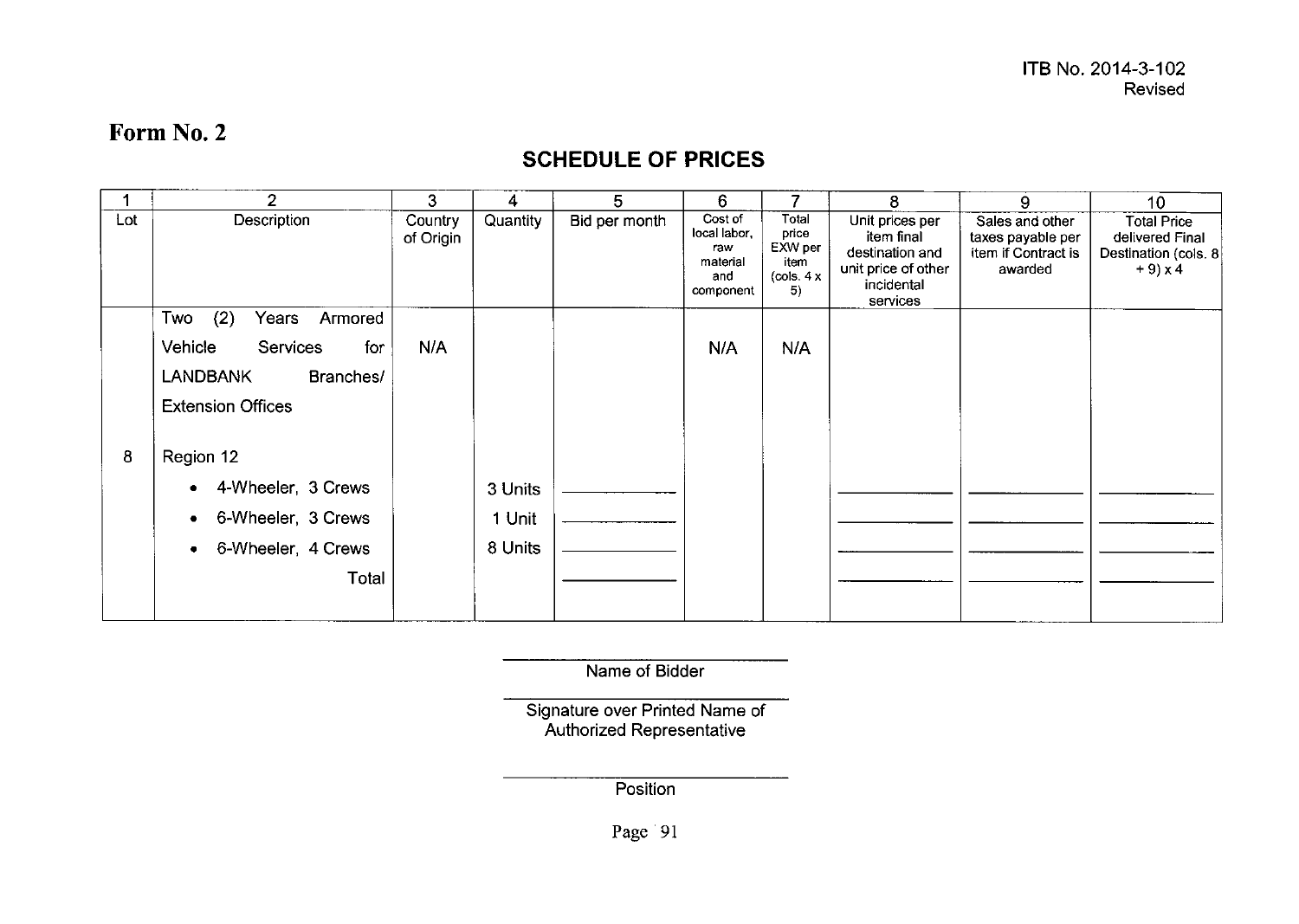### **Bid Form**

Date:  $\qquad \qquad$ 

To: Land Bank of the Philippines LANDBANK Plaza Building 1598 M.H. Del Pilar corner Dr. J. Quintos Streets 1004 Malate, Manila

Gentlemen and/or Ladies:

Having examined the Bidding Documents including Bid Bulletin Numbers *{insert numbers},* the receipt of which is hereby duly acknowledged, we, the undersigned, offer to supply Two (2) Years Armored Vehicle Services for LANDBANK Branches/ Extension Offices for Lot 9, Region 10, in conformity with the said Bidding Documents for the sum of *\_\_\_\_\_\_\_\_\_\_\_\_\_\_\_\_\_\_\_\_\_\_ (total bid amount in words) and (total bid amount in figures) (VAT inclusive)* or such other sums as may be ascertained in accordance with the Schedule of Prices attached herewith and made part of this Bid.

We undertake, if our Bid is accepted, to deliver the goods in accordance with the delivery schedule specified in the Schedule of Requirements.

If our Bid is accepted, we undertake to provide a performance security in the form, amounts, and within the times specified in the Bidding Documents.

We agree to abide by this Bid for the Bid Validity Period specified in **BOS** provision for **ITB** Clause 18.2 and it shall remain binding upon us and may be accepted at any time before the expiration of that period.

Until a formal Contract is prepared and executed, this Bid, together with your written acceptance thereof, and your Notice of Award, shall be binding upon us.

We understand that you are not bound to accept the lowest or any Bid you may receive.

We certify/confirm that we comply with the eligibility requirements as per **ITB** Clause 5 of the Bidding Documents.

Dated this day of 20 \_

*{signature] {in the capacity of]*

Duly authorized to sign Bid for and on behalf of **with the summand of the set of the set of the set of the set of the set of the set of the set of the set of the set of the set of the set of the set of the set of the set o**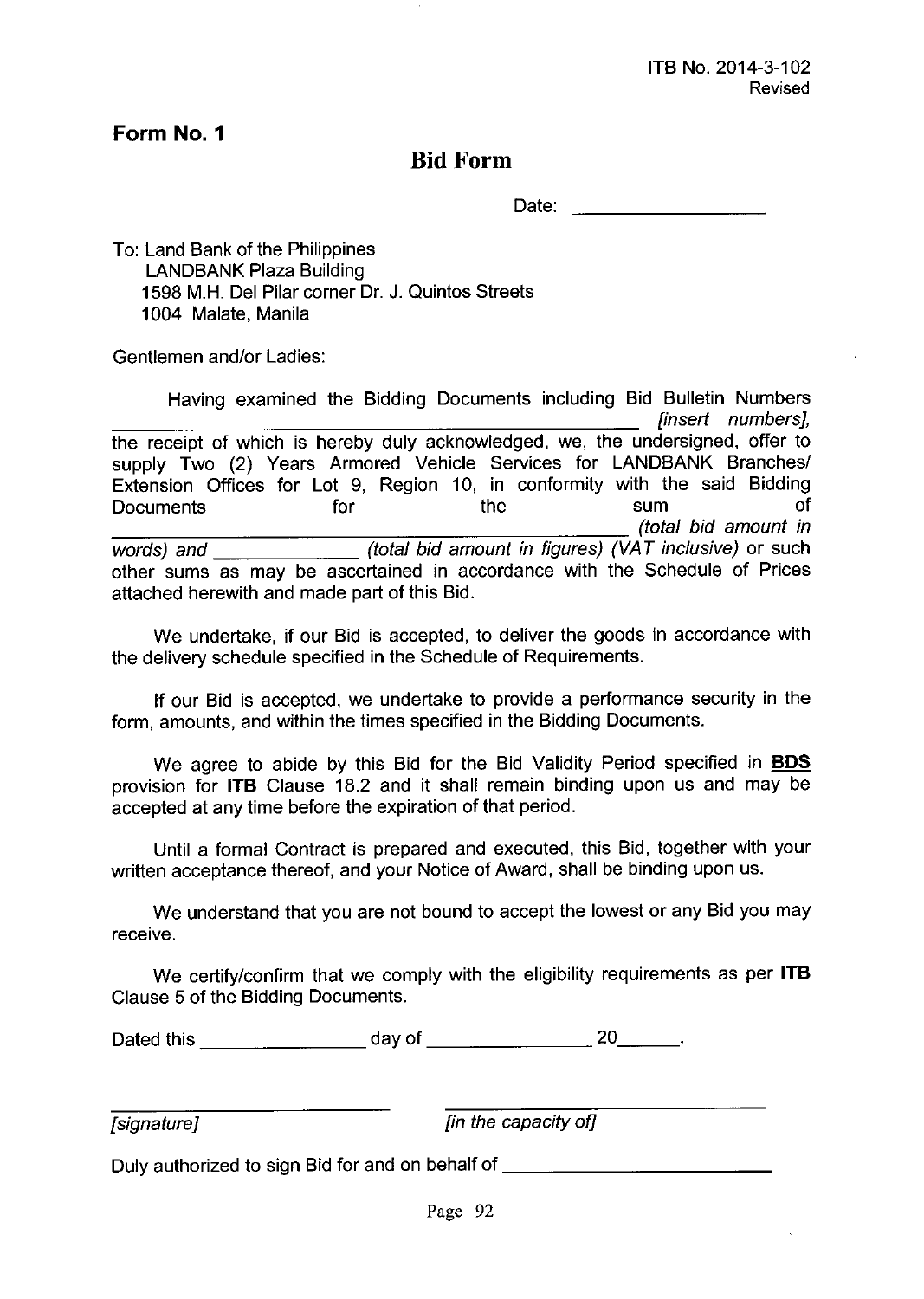### **SCHEDULE OF PRICES**

|     | $\overline{2}$                    | 3                    | 4        | 5             | 6                                                              |                                                                                    | 8                                                                                                 | 9                                                                      | 10 <sup>°</sup>                                                                 |
|-----|-----------------------------------|----------------------|----------|---------------|----------------------------------------------------------------|------------------------------------------------------------------------------------|---------------------------------------------------------------------------------------------------|------------------------------------------------------------------------|---------------------------------------------------------------------------------|
| Lot | Description                       | Country<br>of Origin | Quantity | Bid per month | Cost of<br>local labor,<br>raw<br>material<br>and<br>component | Total<br>price<br>EXW per<br>item<br>$\left( \text{cols. } 4 \times \right)$<br>5) | Unit prices per<br>item final<br>destination and<br>unit price of other<br>incidental<br>services | Sales and other<br>taxes payable per<br>item if Contract is<br>awarded | <b>Total Price</b><br>delivered Final<br>Destination (cols. 8)<br>$+9 \times 4$ |
|     | Two<br>(2)<br>Armored<br>Years    |                      |          |               |                                                                |                                                                                    |                                                                                                   |                                                                        |                                                                                 |
|     | for<br>Vehicle<br><b>Services</b> | N/A                  |          |               | N/A                                                            | N/A                                                                                |                                                                                                   |                                                                        |                                                                                 |
|     | Branches/<br><b>LANDBANK</b>      |                      |          |               |                                                                |                                                                                    |                                                                                                   |                                                                        |                                                                                 |
|     | <b>Extension Offices</b>          |                      |          |               |                                                                |                                                                                    |                                                                                                   |                                                                        |                                                                                 |
| 9   | Region 10                         |                      |          |               |                                                                |                                                                                    |                                                                                                   |                                                                        |                                                                                 |
|     | 4-Wheeler, 3 Crews                |                      | 5 Units  |               |                                                                |                                                                                    |                                                                                                   |                                                                        |                                                                                 |
|     | 6-Wheeler, 3 Crews<br>۰           |                      | 1 Unit   |               |                                                                |                                                                                    |                                                                                                   |                                                                        |                                                                                 |
|     | 6-Wheeler, 4 Crews<br>$\bullet$   |                      | 5 Units  |               |                                                                |                                                                                    |                                                                                                   |                                                                        |                                                                                 |
|     | Total                             |                      |          |               |                                                                |                                                                                    |                                                                                                   |                                                                        |                                                                                 |
|     |                                   |                      |          |               |                                                                |                                                                                    |                                                                                                   |                                                                        |                                                                                 |

Name of Bidder

Signature over Printed Name of Authorized Representati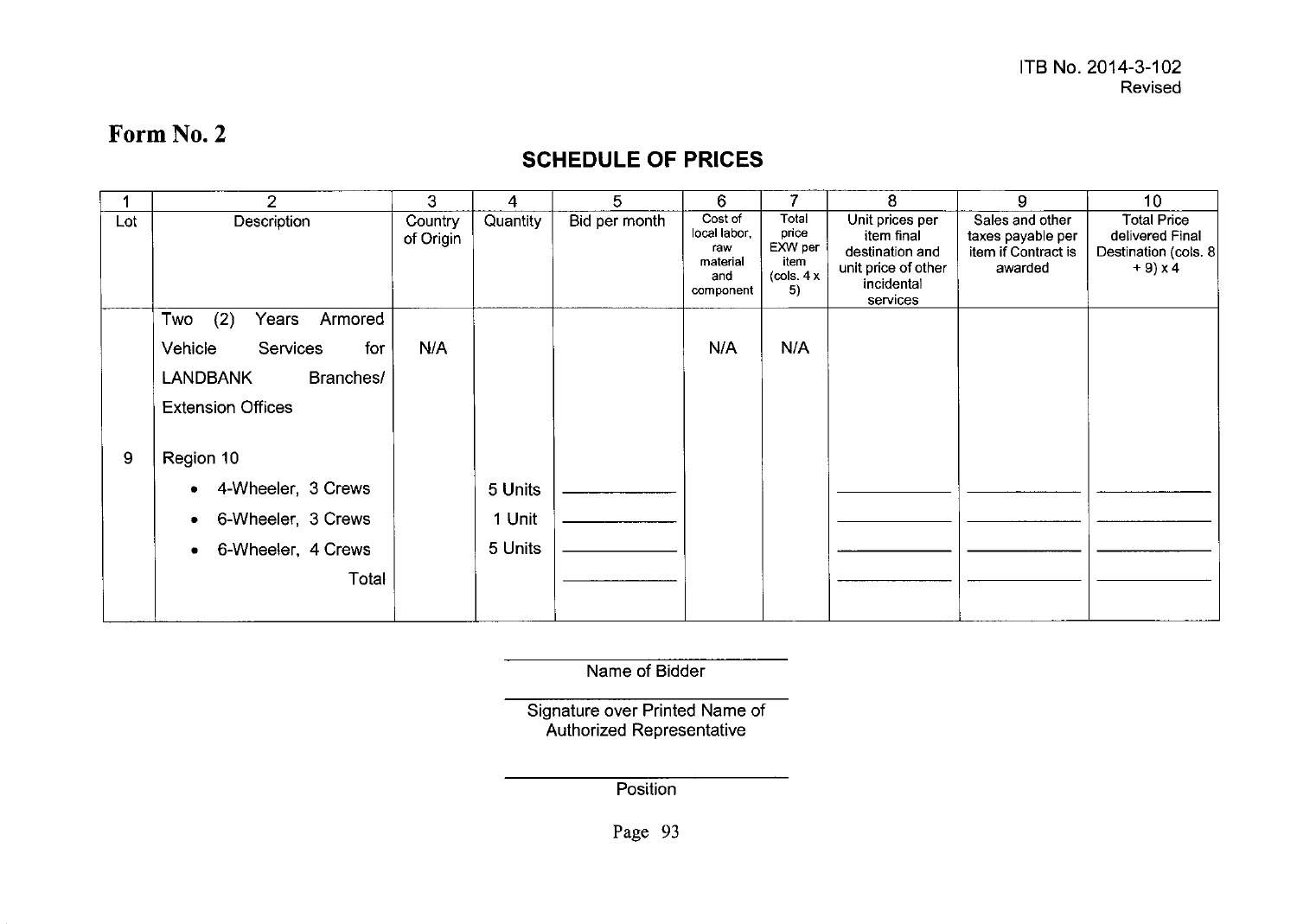### **Bid Form**

Date: **Date: Date: Date: Date:** 

To: Land Bank of the Philippines LANDBANK Plaza Building 1598 M.H. Del Pilar corner Dr. J. Quintos Streets 1004 Malate, Manila

Gentlemen and/or Ladies:

Having examined the Bidding Documents including Bid Bulletin Numbers *[insert numbers},* the receipt of which is hereby duly acknowledged, we, the undersigned, offer to supply Two (2) Years Armored Vehicle Services for LANDBANK Branches/ Extension Offices for Lot 10, Region 6, in conformity with the said Bidding Documents for the sum of *\_\_\_\_\_\_\_\_\_\_\_\_\_\_\_\_\_\_\_\_\_\_\_ (total bid amount in words) and (total bid amount in figures) (VAT inclusive)* or such other sums as may be ascertained in accordance with the Schedule of Prices attached herewith and made part of this Bid.

We undertake, if our Bid is accepted, to deliver the goods in accordance with the delivery schedule specified in the Schedule of Requirements.

If our Bid is accepted, we undertake to provide a performance security in the form, amounts, and within the times specified in the Bidding Documents.

We agree to abide by this Bid for the Bid Validity Period specified in **BOS** provision for **ITB** Clause 18.2 and it shall remain binding upon us and may be accepted at any time before the expiration of that period.

Until a formal Contract is prepared and executed, this Bid, together with your written acceptance thereof, and your Notice of Award, shall be binding upon us.

We understand that you are not bound to accept the lowest or any Bid you may receive.

We certify/confirm that we comply with the eligibility requirements as per **ITB** Clause 5 of the Bidding Documents.

Dated this day of 20 \_

*[signature} [in the capacity of]*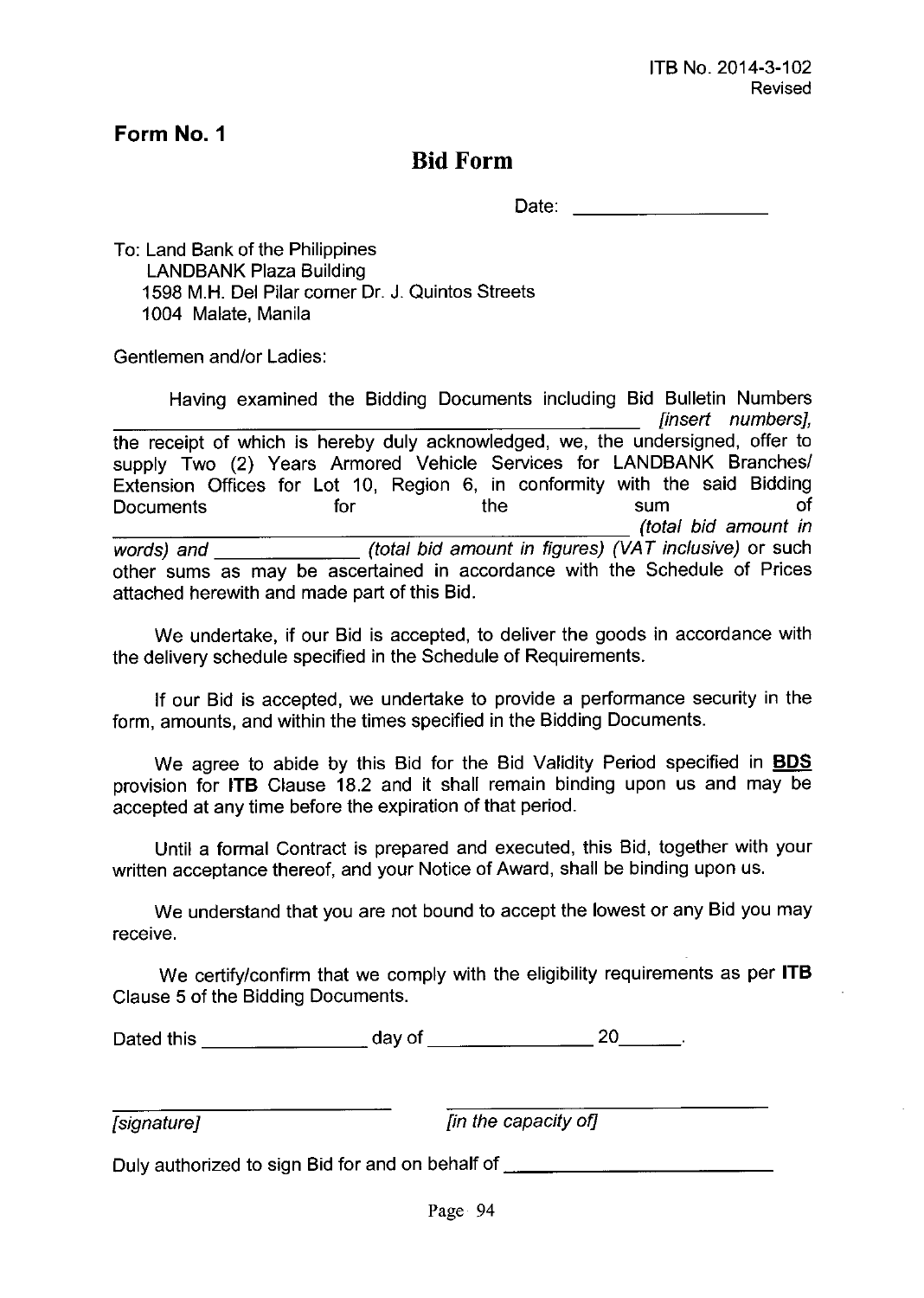### **SCHEDULE OF PRICES**

|     | $\overline{2}$                 | 3                    | 4               | 5             | 6                                                             |                                                        | 8                                                                                                 | 9                                                                      | 10                                                                          |
|-----|--------------------------------|----------------------|-----------------|---------------|---------------------------------------------------------------|--------------------------------------------------------|---------------------------------------------------------------------------------------------------|------------------------------------------------------------------------|-----------------------------------------------------------------------------|
| Lot | Description                    | Country<br>of Origin | <b>Quantity</b> | Bid per month | Cost of<br>local labor<br>raw<br>material<br>and<br>component | Total<br>price<br>EXW per<br>item<br>(cols. $4x$<br>5) | Unit prices per<br>item final<br>destination and<br>unit price of other<br>incidental<br>services | Sales and other<br>taxes payable per<br>item if Contract is<br>awarded | <b>Total Price</b><br>delivered Final<br>Destination (cols. 8<br>$+9$ ) x 4 |
|     | (2)<br>Armored<br>Two<br>Years |                      |                 |               |                                                               |                                                        |                                                                                                   |                                                                        |                                                                             |
|     | Vehicle<br>Services<br>for     | N/A                  |                 |               | N/A                                                           | N/A                                                    |                                                                                                   |                                                                        |                                                                             |
|     | <b>LANDBANK</b><br>Branches/   |                      |                 |               |                                                               |                                                        |                                                                                                   |                                                                        |                                                                             |
|     | <b>Extension Offices</b>       |                      |                 |               |                                                               |                                                        |                                                                                                   |                                                                        |                                                                             |
| 10  | Region 6                       |                      |                 |               |                                                               |                                                        |                                                                                                   |                                                                        |                                                                             |
|     | 4-Wheeler, 3 Crews             |                      | 1 Unit          |               |                                                               |                                                        |                                                                                                   |                                                                        |                                                                             |
|     | 6-Wheeler, 3 Crews             |                      | 1 Unit          |               |                                                               |                                                        |                                                                                                   |                                                                        |                                                                             |
|     | 6-Wheeler, 4 Crews             |                      | 7 Units         |               |                                                               |                                                        |                                                                                                   |                                                                        |                                                                             |
|     | Total                          |                      |                 |               |                                                               |                                                        |                                                                                                   |                                                                        |                                                                             |
|     |                                |                      |                 |               |                                                               |                                                        |                                                                                                   |                                                                        |                                                                             |

Name of Bidder

Signature over Printed Name.o Authorized Representat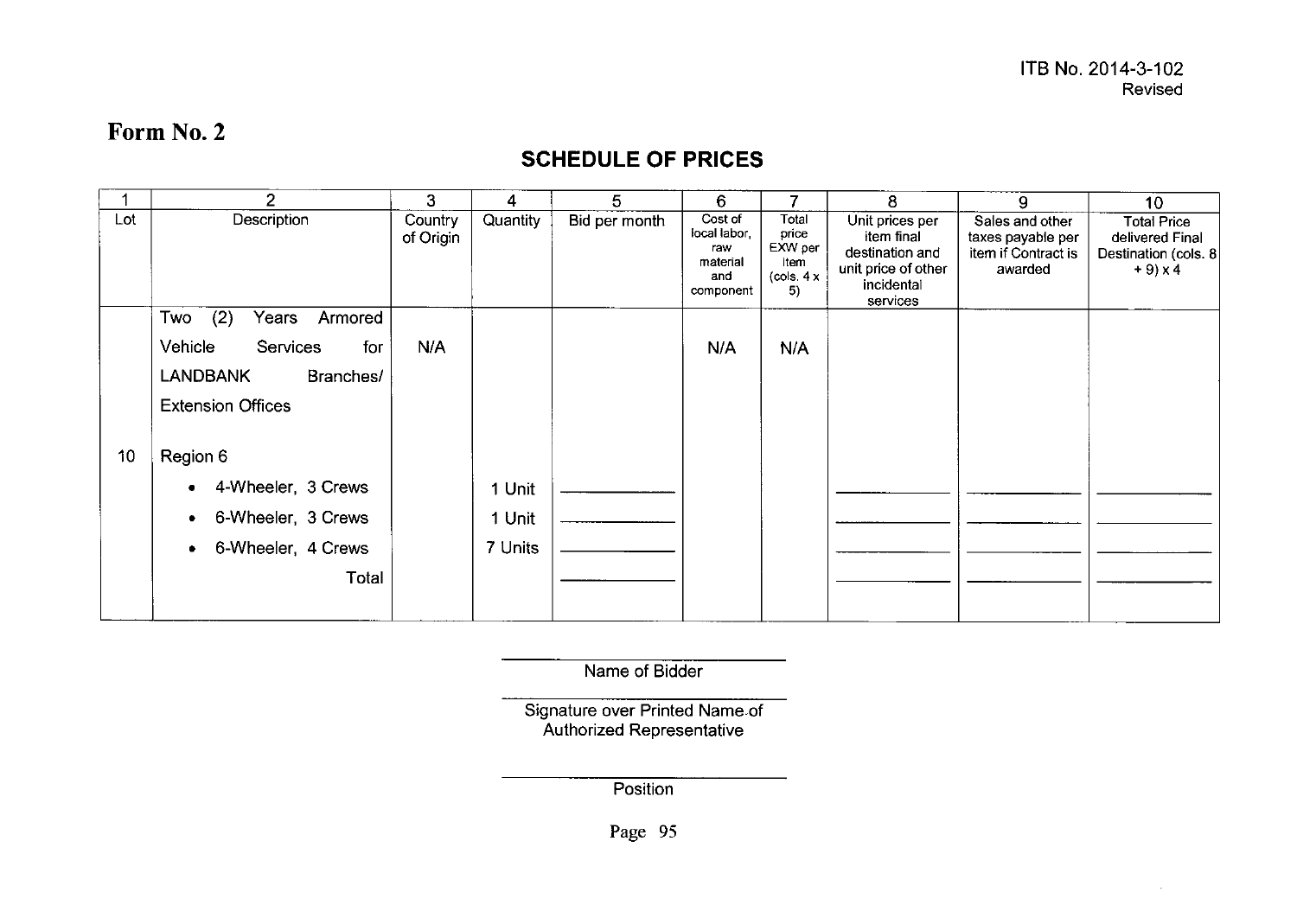### **Bid Form**

Date: **Date: Date: Date: Date: Date: Date: Date: Date: Date: Date: Date: Date: Date: Date: Date: Date: Date: Date: Date: Date: Date: Date: Date: Date: Date: Date: Date:**

To: Land Bank of the Philippines LANDBANK Plaza Building 1598 M.H. Del Pilar corner Dr. J. Quintos Streets 1004 Malate, Manila

Gentlemen and/or Ladies:

Having examined the Bidding Documents including Bid Bulletin Numbers *{insert numbers},* the receipt of which is hereby duly acknowledged, we, the undersigned, offer to supply Two (2) Years Armored Vehicle Services for LANDBANK Branches/ Extension Offices for Lot **11,** Region 9, in conformity with the said Bidding Documents for the sum of *\_\_\_\_\_\_\_\_\_\_\_\_\_\_\_\_\_\_\_\_\_\_ (total bid amount in words) and (total bid amount in figures) (VAT inclusive)* or such other sums as may be ascertained in accordance with the Schedule of Prices attached herewith and made part of this Bid.

We undertake, if our Bid is accepted, to deliver the goods in accordance with the delivery schedule specified in the Schedule of Requirements.

**If** our Bid is accepted, we undertake to provide a performance security in the form, amounts, and within the times specified in the Bidding Documents.

We agree to abide by this Bid for the Bid Validity Period specified in **BOS** provision for **ITS** Clause 18.2 and it shall remain binding upon us and may be accepted at any time before the expiration of that period.

Until a formal Contract is prepared and executed, this Bid, together with your written acceptance thereof, and your Notice of Award, shall be binding upon us.

We understand that you are not bound to accept the lowest or any Bid you may receive.

We certify/confirm that we comply with the eligibility requirements as per **ITS** Clause 5 of the Bidding Documents.

Dated this  $\begin{array}{c} \hline \end{array}$  day of  $\begin{array}{c} 20 \end{array}$ 

*{signature} {in the capacity of]*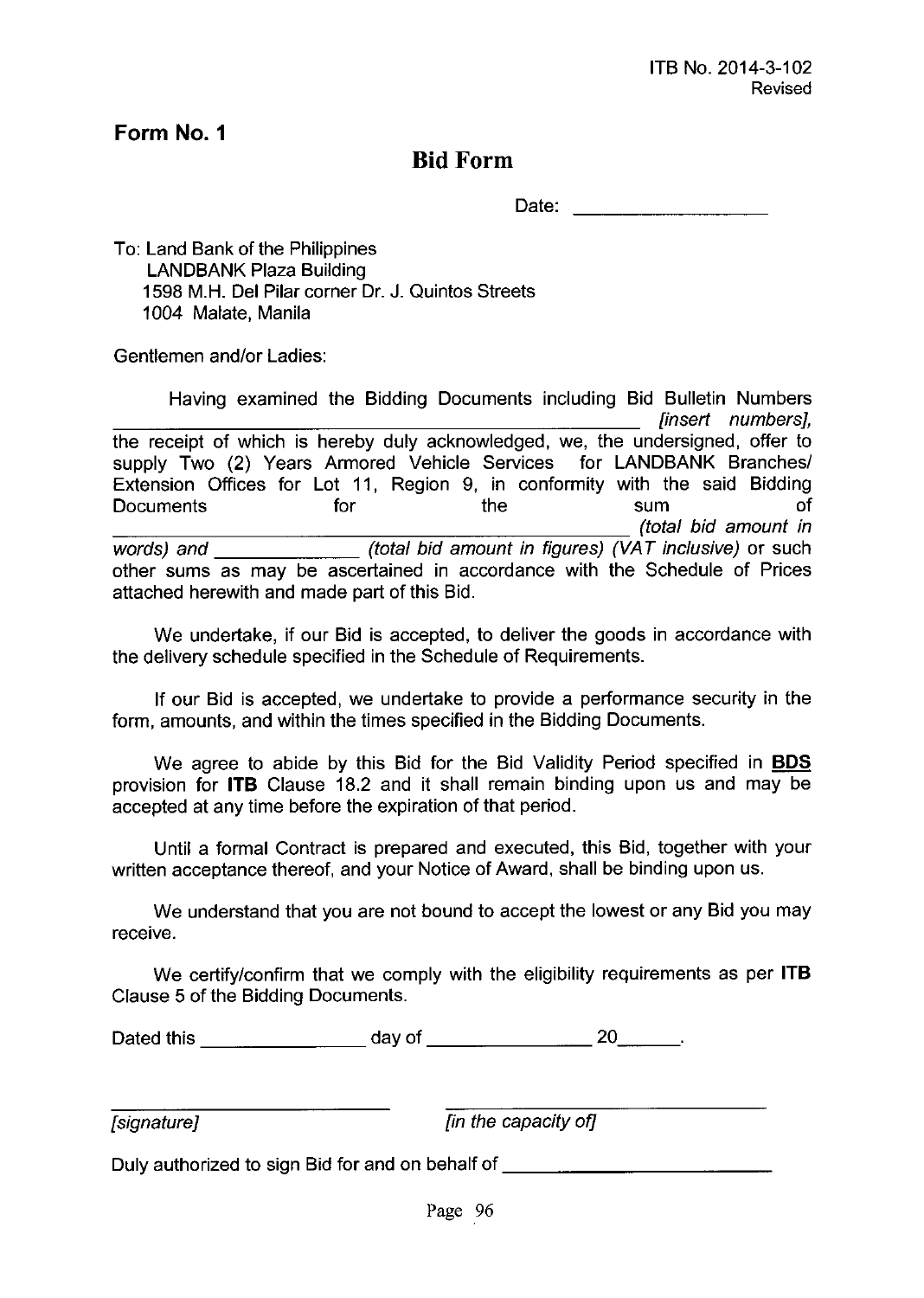### **SCHEDULE OF PRICES**

|     | $\overline{2}$                    | 3                    | 4        | 5             | 6                                                              | 7                                                      | 8                                                                                                 | 9                                                                      | 10                                                                           |
|-----|-----------------------------------|----------------------|----------|---------------|----------------------------------------------------------------|--------------------------------------------------------|---------------------------------------------------------------------------------------------------|------------------------------------------------------------------------|------------------------------------------------------------------------------|
| Lot | Description                       | Country<br>of Origin | Quantity | Bid per month | Cost of<br>local labor,<br>raw<br>material<br>and<br>component | Total<br>price<br>EXW per<br>item<br>(cols. 4 x)<br>5) | Unit prices per<br>item final<br>destination and<br>unit price of other<br>incidental<br>services | Sales and other<br>taxes payable per<br>item if Contract is<br>awarded | <b>Total Price</b><br>delivered Final<br>Destination (cols. 8)<br>$+9$ ) x 4 |
|     | (2)<br>Two<br>Years<br>Armored    |                      |          |               |                                                                |                                                        |                                                                                                   |                                                                        |                                                                              |
|     | Vehicle<br><b>Services</b><br>for | N/A                  |          |               | N/A                                                            | N/A                                                    |                                                                                                   |                                                                        |                                                                              |
|     | <b>LANDBANK</b><br>Branches/      |                      |          |               |                                                                |                                                        |                                                                                                   |                                                                        |                                                                              |
|     | <b>Extension Offices</b>          |                      |          |               |                                                                |                                                        |                                                                                                   |                                                                        |                                                                              |
| 11  | Region 9                          |                      |          |               |                                                                |                                                        |                                                                                                   |                                                                        |                                                                              |
|     | 4-Wheeler, 3 Crews                |                      | 6 Units  |               |                                                                |                                                        |                                                                                                   |                                                                        |                                                                              |
|     | 6-Wheeler, 3 Crews                |                      | 1 Unit   |               |                                                                |                                                        |                                                                                                   |                                                                        |                                                                              |
|     | 6-Wheeler, 4 Crews                |                      | 3 Units  |               |                                                                |                                                        |                                                                                                   |                                                                        |                                                                              |
|     | Total                             |                      |          |               |                                                                |                                                        |                                                                                                   |                                                                        |                                                                              |
|     |                                   |                      |          |               |                                                                |                                                        |                                                                                                   |                                                                        |                                                                              |

Name of Bidder

Signature over Printed Name of Authorized Representat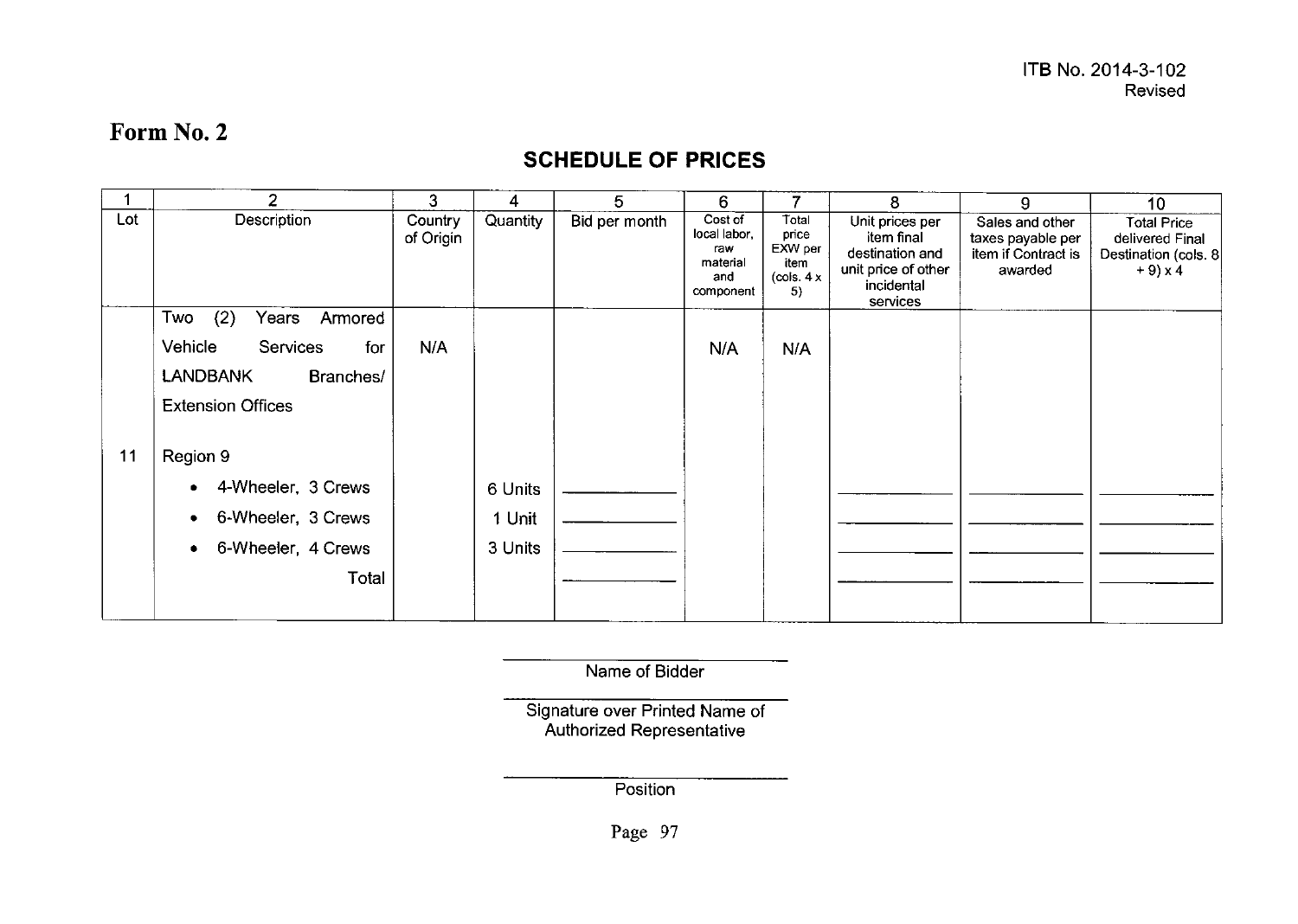### **Bid Form**

Date:

To: Land Bank of the Philippines LANDBANK Plaza Building 1598 M.H. Del Pilar corner Dr. J. Quintos Streets 1004 Malate, Manila

Gentlemen and/or Ladies:

Having examined the Bidding Documents including Bid Bulletin Numbers *[insert numbers},* the receipt of which is hereby duly acknowledged, we, the undersigned, offer to supply Two (2) Years Armored Vehicle Services for LANDBANK Branches/ Extension Offices for Lot 12, Region 2, in conformity with the said Bidding Documents for the sum of *\_\_\_\_\_\_\_\_\_\_\_\_\_\_\_\_\_\_\_\_\_\_ (tota/ bid amount in words) and (tota/ bid amount in figures) (VAT inclusive)* or such other sums as may be ascertained in accordance with the Schedule of Prices attached herewith and made part of this Bid.

We undertake, if our Bid is accepted, to deliver the goods in accordance with the delivery schedule specified in the Schedule of Requirements.

If our Bid is accepted, we undertake to provide a performance security in the form, amounts, and within the times specified in the Bidding Documents.

We agree to abide by this Bid for the Bid Validity Period specified in **BOS** provision for **ITB** Clause 18.2 and it shall remain binding upon us and may be accepted at any time before the expiration of that period.

Until a formal Contract is prepared and executed, this Bid, together with your written acceptance thereof, and your Notice of Award, shall be binding upon us.

We understand that you are not bound to accept the lowest or any Bid you may receive.

We certify/confirm that we comply with the eligibility requirements as per **ITB** Clause 5 of the Bidding Documents.

Dated this day of 20 \_

*[signature} [in the capacity of}*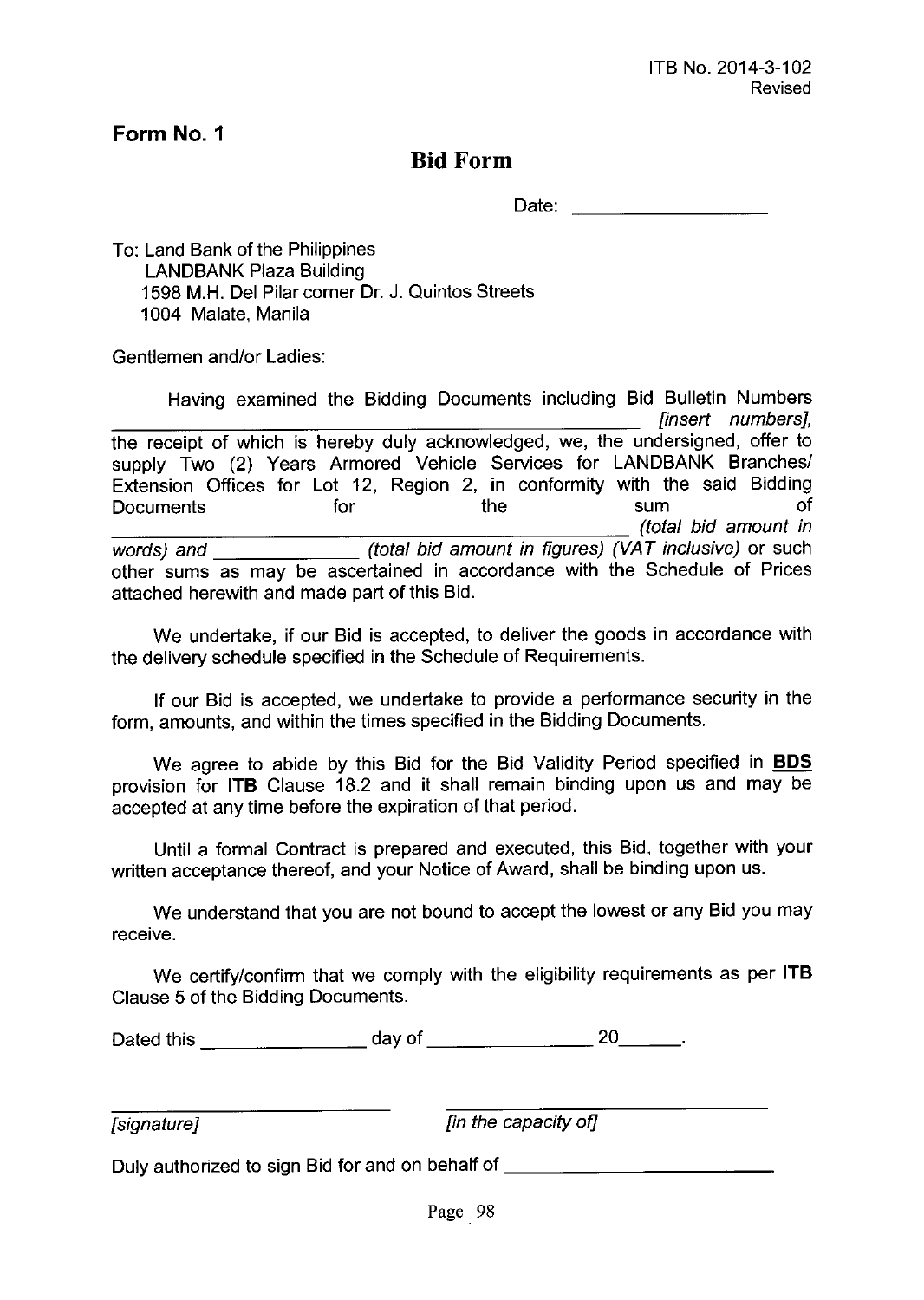#### **ITB** No. 2014-3-102 Revised

|     | $\mathcal{P}$                     | 3                    | 4        | 5             | 6                                                              |                                                        | 8                                                                                                 | 9                                                                      | 10 <sup>°</sup>                                                             |
|-----|-----------------------------------|----------------------|----------|---------------|----------------------------------------------------------------|--------------------------------------------------------|---------------------------------------------------------------------------------------------------|------------------------------------------------------------------------|-----------------------------------------------------------------------------|
| Lot | Description                       | Country<br>of Origin | Quantity | Bid per month | Cost of<br>local labor.<br>raw<br>material<br>and<br>component | Total<br>price<br>EXW per<br>item<br>(cols. $4x$<br>5) | Unit prices per<br>item final<br>destination and<br>unit price of other<br>incidental<br>services | Sales and other<br>taxes payable per<br>item if Contract is<br>awarded | <b>Total Price</b><br>delivered Final<br>Destination (cols. 8<br>$+9$ ) x 4 |
|     | Two<br>(2)<br>Years<br>Armored    |                      |          |               |                                                                |                                                        |                                                                                                   |                                                                        |                                                                             |
|     | Vehicle<br><b>Services</b><br>for | N/A                  |          |               | N/A                                                            | N/A                                                    |                                                                                                   |                                                                        |                                                                             |
|     | <b>LANDBANK</b><br>Branches/      |                      |          |               |                                                                |                                                        |                                                                                                   |                                                                        |                                                                             |
|     | <b>Extension Offices</b>          |                      |          |               |                                                                |                                                        |                                                                                                   |                                                                        |                                                                             |
| 12  | Region 2                          |                      |          |               |                                                                |                                                        |                                                                                                   |                                                                        |                                                                             |
|     | 6-Wheeler, 3 Crews                |                      | 1 Unit   |               |                                                                |                                                        |                                                                                                   |                                                                        |                                                                             |
|     | 6-Wheeler, 4 Crews<br>۰           |                      | 7 Units  |               |                                                                |                                                        |                                                                                                   |                                                                        |                                                                             |
|     | Total                             |                      |          |               |                                                                |                                                        |                                                                                                   |                                                                        |                                                                             |

Name of Bidder

Signature over Printed Name of Authorized Representati

**Position** 

 $\mathcal{L}$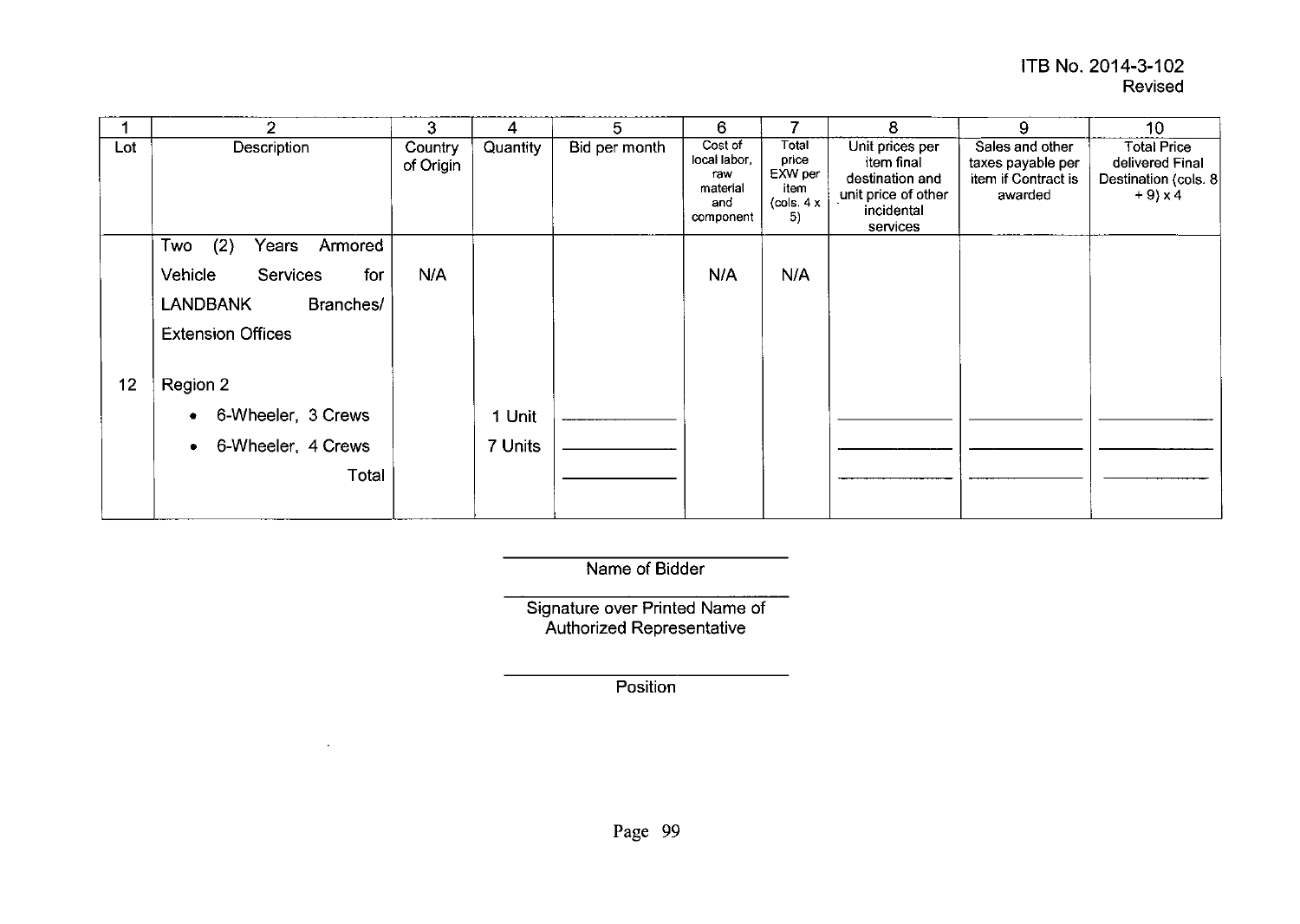### **Bid Form**

Date:

To: Land Bank of the Philippines LANDBANK Plaza Building 1598 M.H. Del Pilar corner Dr. J. Quintos Streets 1004 Malate, Manila

Gentlemen and/or Ladies:

Having examined the Bidding Documents including Bid Bulletin Numbers *[insert numbers},* the receipt of which is hereby duly acknowledged, we, the undersigned, offer to supply Two (2) Years Armored Vehicle Services for LANDBANK Branches/ Extension Offices for Lot 13, Region 5, in conformity with the said Bidding Documents for the sum of *\_\_\_\_\_\_\_\_\_\_\_\_\_\_\_\_\_\_\_\_\_\_ (total bid amount in words) and (total bid amount in figures) (VAT inclusive)* or such other sums as may be ascertained in accordance with the Schedule of Prices attached herewith and made part of this Bid.

We undertake, if our Bid is accepted, to deliver the goods in accordance with the delivery schedule specified in the Schedule of Requirements.

If our Bid is accepted, we undertake to provide a performance security in the form, amounts, and within the times specified in the Bidding Documents.

We agree to abide by this Bid for the Bid Validity Period specified in **BOS** provision for **ITB** Clause 18.2 and it shall remain binding upon us and may be accepted at any time before the expiration of that period.

Until a formal Contract is prepared and executed, this Bid, together with your written acceptance thereof, and your Notice of Award, shall be binding upon us.

We understand that you are not bound to accept the lowest or any Bid you may receive.

We certify/confirm that we comply with the eligibility requirements as per **ITB** Clause 5 of the Bidding Documents.

Dated this  $\frac{1}{20}$  day of  $\frac{1}{20}$  20  $\frac{20}{20}$ .

*[signature} [in the capacity of]*

Duly authorized to sign Bid for and on behalf of \_\_\_\_\_\_\_\_\_\_\_\_\_\_\_\_\_\_\_\_\_\_\_\_\_\_\_\_\_\_\_

Page $\cdot 100$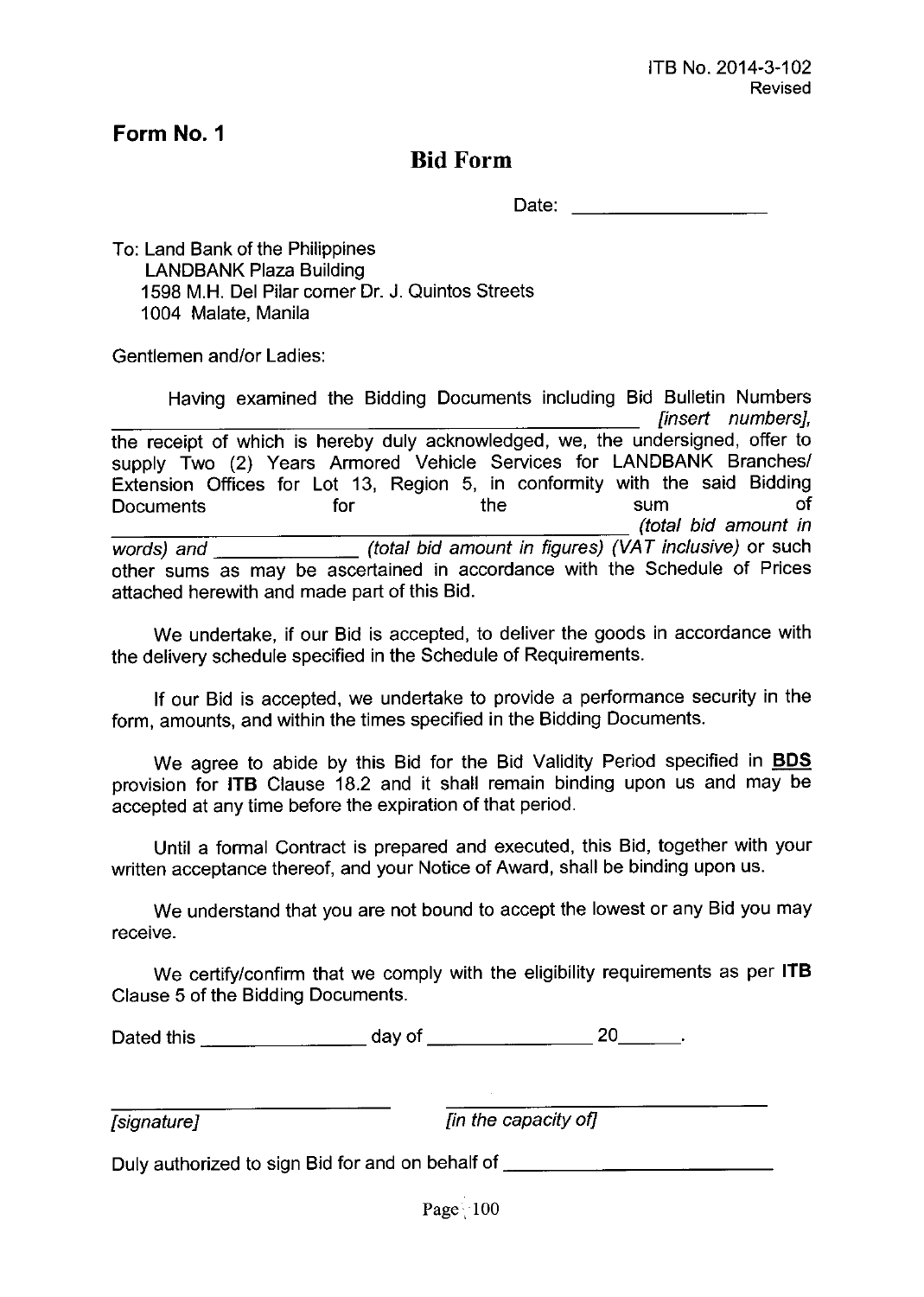#### **ITS** No. 2014-3-102 Revised

|     | 2                              | 3                    | 4        | 5             | 6                                                              |                                                        | 8                                                                                                 | 9                                                                      | 10                                                                           |
|-----|--------------------------------|----------------------|----------|---------------|----------------------------------------------------------------|--------------------------------------------------------|---------------------------------------------------------------------------------------------------|------------------------------------------------------------------------|------------------------------------------------------------------------------|
| Lot | Description                    | Country<br>of Origin | Quantity | Bid per month | Cost of<br>local labor,<br>raw<br>material<br>and<br>component | Total<br>price<br>EXW per<br>item<br>(cols. $4x$<br>5) | Unit prices per<br>item final<br>destination and<br>unit price of other<br>incidental<br>services | Sales and other<br>taxes payable per<br>item if Contract is<br>awarded | <b>Total Price</b><br>delivered Final<br>Destination (cols. 8)<br>$+9$ ) x 4 |
|     | Two<br>(2)<br>Years<br>Armored |                      |          |               |                                                                |                                                        |                                                                                                   |                                                                        |                                                                              |
|     | Vehicle<br>Services<br>for     | N/A                  |          |               | N/A                                                            | N/A                                                    |                                                                                                   |                                                                        |                                                                              |
|     | <b>LANDBANK</b><br>Branches/   |                      |          |               |                                                                |                                                        |                                                                                                   |                                                                        |                                                                              |
|     | <b>Extension Offices</b>       |                      |          |               |                                                                |                                                        |                                                                                                   |                                                                        |                                                                              |
| 13  | Region 5                       |                      |          |               |                                                                |                                                        |                                                                                                   |                                                                        |                                                                              |
|     | 6-Wheeler, 3 Crews<br>٠        |                      | 1 Unit   |               |                                                                |                                                        |                                                                                                   |                                                                        |                                                                              |
|     | 6-Wheeler, 4 Crews<br>٠        |                      | 6 Units  |               |                                                                |                                                        |                                                                                                   |                                                                        |                                                                              |
|     | Total                          |                      |          |               |                                                                |                                                        |                                                                                                   |                                                                        |                                                                              |
|     |                                |                      |          |               |                                                                |                                                        |                                                                                                   |                                                                        |                                                                              |

Name of Bidder

Signature over Printed Name of Authorized Representati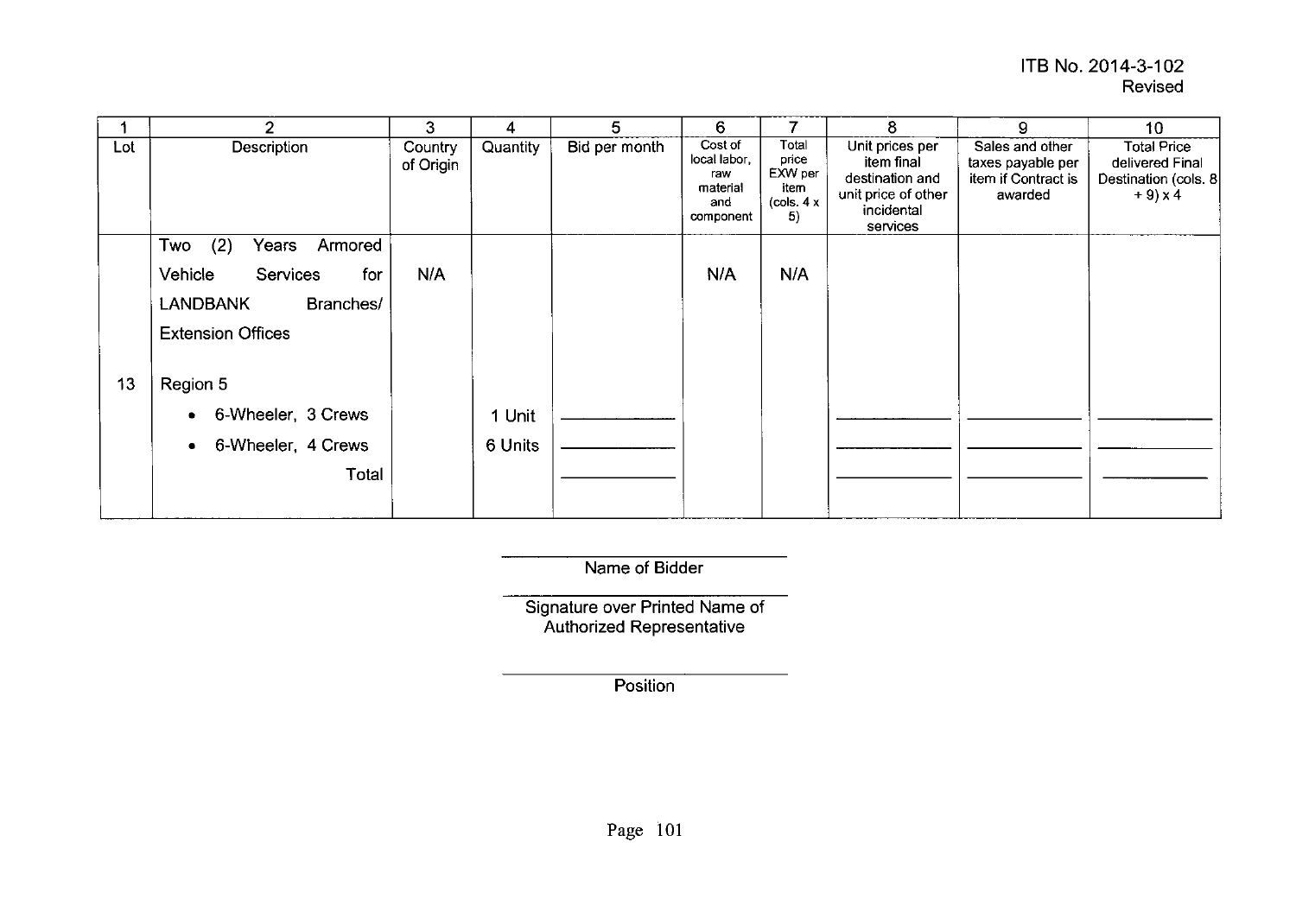### **Bid Form**

Date: **Date: Date: Date: Date: Date:** 

To: Land Bank of the Philippines LANDBANK Plaza Building 1598 M.H. Del Pilar corner Dr. J. Quintos Streets 1004 Malate, Manila

Gentlemen and/or Ladies:

Having examined the Bidding Documents including Bid Bulletin Numbers *[insert numbers},* the receipt of which is hereby duly acknowledged, we, the undersigned, offer to supply Two (2) Years Armored Vehicle Services for LANDBANK Branches/ Extension Offices for Lot 14, Region 8, in conformity with the said Bidding Documents for the sum of *\_\_\_\_\_\_\_\_\_\_\_\_\_\_\_\_\_\_\_\_\_\_\_ (total bid amount in words) and (total bid amount in figures) (VAT inclusive)* or such other sums as may be ascertained in accordance with the Schedule of Prices attached herewith and made part of this Bid.

We undertake, if our Bid is accepted, to deliver the goods in accordance with the delivery schedule specified in the Schedule of Requirements.

If our Bid is accepted, we undertake to provide a performance security in the form, amounts, and within the times specified in the Bidding Documents.

We agree to abide by this Bid for the Bid Validity Period specified in **BOS** provision for **ITB** Clause 18.2 and it shall remain binding upon us and may be accepted at any time before the expiration of that period.

Until a formal Contract is prepared and executed, this Bid, together with your written acceptance thereof, and your Notice of Award, shall be binding upon us.

We understand that you are not bound to accept the lowest or any Bid you may receive.

We certify/confirm that we comply with the eligibility requirements as per **ITB** Clause 5 of the Bidding Documents.

Dated this day of 20 \_

*[signature} [in the capacity of]*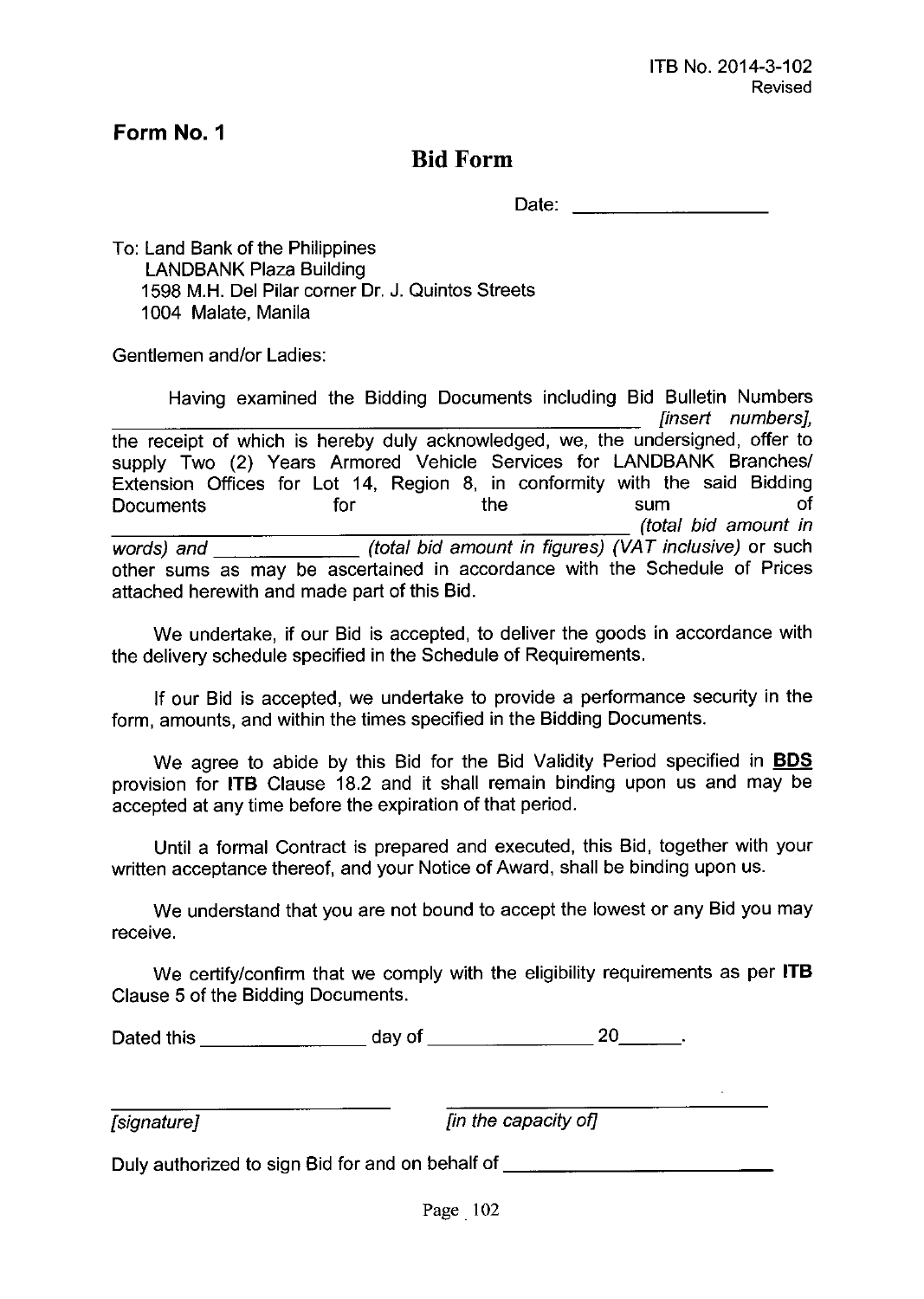|     | 2                               | 3                    | 4        | 5             | 6                                                              | 7                                                                                  | 8                                                                                                 | 9                                                                      | 10                                                                             |
|-----|---------------------------------|----------------------|----------|---------------|----------------------------------------------------------------|------------------------------------------------------------------------------------|---------------------------------------------------------------------------------------------------|------------------------------------------------------------------------|--------------------------------------------------------------------------------|
| Lot | Description                     | Country<br>of Origin | Quantity | Bid per month | Cost of<br>local labor,<br>raw<br>material<br>and<br>component | Total<br>price<br>EXW per<br>item<br>$\left( \text{cols. } 4 \times \right)$<br>5) | Unit prices per<br>item final<br>destination and<br>unit price of other<br>incidental<br>services | Sales and other<br>taxes payable per<br>item if Contract is<br>awarded | <b>Total Price</b><br>delivered Final<br>Destination (cols. 8<br>$+9 \times 4$ |
|     | (2)<br>Two<br>Years<br>Armored  |                      |          |               |                                                                |                                                                                    |                                                                                                   |                                                                        |                                                                                |
|     | Vehicle<br>Services<br>for      | N/A                  |          |               | N/A                                                            | N/A                                                                                |                                                                                                   |                                                                        |                                                                                |
|     | <b>LANDBANK</b><br>Branches/    |                      |          |               |                                                                |                                                                                    |                                                                                                   |                                                                        |                                                                                |
|     | <b>Extension Offices</b>        |                      |          |               |                                                                |                                                                                    |                                                                                                   |                                                                        |                                                                                |
| 14  | Region 8                        |                      |          |               |                                                                |                                                                                    |                                                                                                   |                                                                        |                                                                                |
|     | 4-Wheeler, 3 Crews              |                      | 2 Units  |               |                                                                |                                                                                    |                                                                                                   |                                                                        |                                                                                |
|     | 6-Wheeler, 4 Crews<br>$\bullet$ |                      | 5 Units  |               |                                                                |                                                                                    |                                                                                                   |                                                                        |                                                                                |
|     | Total                           |                      |          |               |                                                                |                                                                                    |                                                                                                   |                                                                        |                                                                                |
|     |                                 |                      |          |               |                                                                |                                                                                    |                                                                                                   |                                                                        |                                                                                |

Name of Bidder

Signature over Printed Name of Authorized Representat